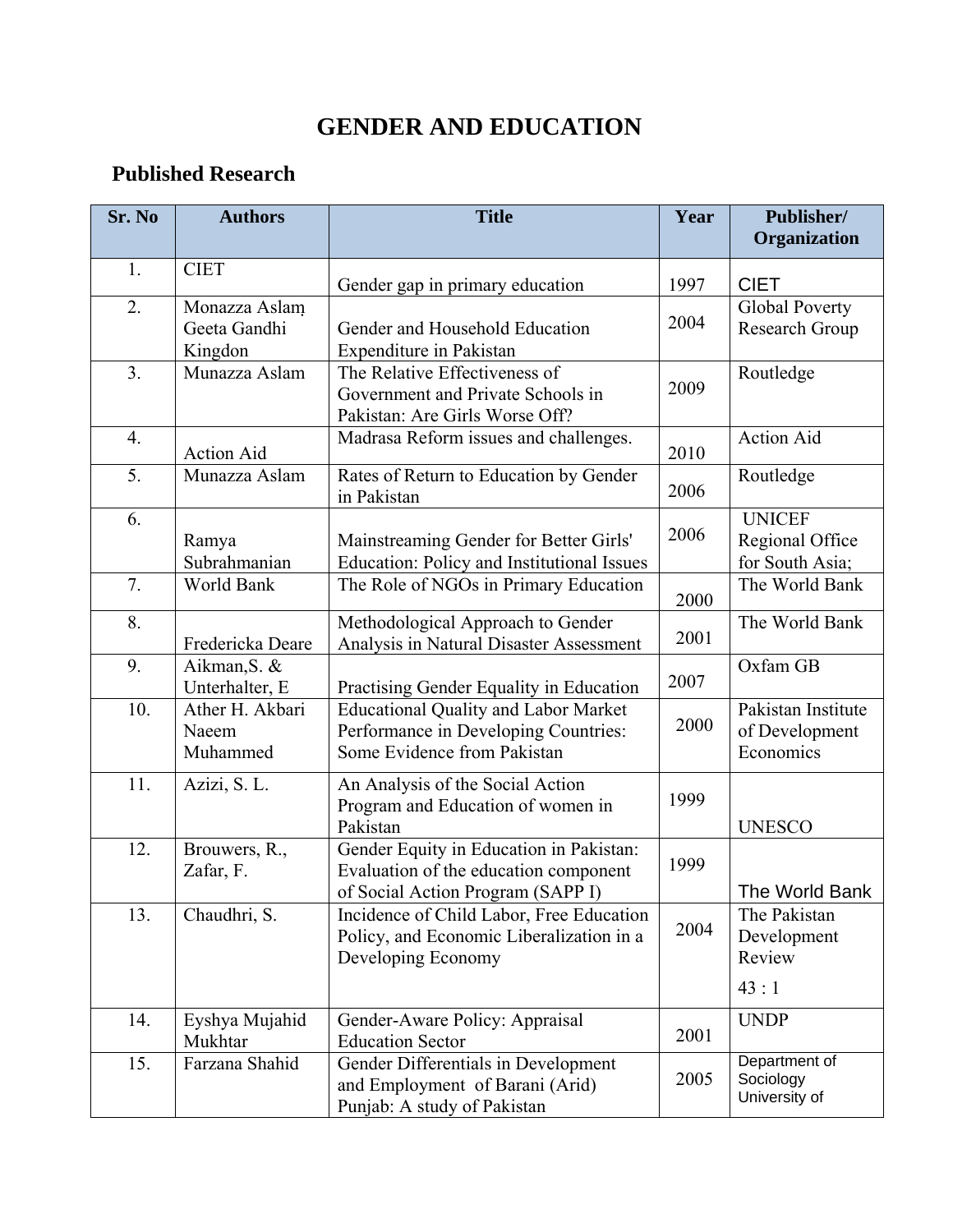| Sr. No | <b>Authors</b>                                                 | <b>Title</b>                                                                                                                                       | Year | Publisher/<br>Organization                                                 |
|--------|----------------------------------------------------------------|----------------------------------------------------------------------------------------------------------------------------------------------------|------|----------------------------------------------------------------------------|
|        |                                                                |                                                                                                                                                    |      | Karachi                                                                    |
| 16.    | Glick, P                                                       | Policy Impacts on schooling gender gaps<br>in Developing Countries: The evidence<br>and a Framework for Interpretation                             | 2008 | The World Bank                                                             |
| 17.    | H. Tabassum<br>M. Ashfaq<br>A.Saghir                           | Gender Inequality in Education: A<br>Social Evil                                                                                                   | 2010 | The Journal of<br>Animal & Plant<br>Sciences $20(1)$                       |
| 18.    | Hong, Z. R.,<br>Lawrenz, F.                                    | <b>Investigating Perceptions of Gender</b><br><b>Education by Students and Teachers</b>                                                            | 2005 | University of<br>Notre Dame,<br>Fremantle,<br>Western Australia            |
| 19.    | Hussain, S.Y.                                                  | Gender and Literacy in Pakistan                                                                                                                    | 1998 | <b>UNESCO</b>                                                              |
| 20.    | Ismail, Z. H.                                                  |                                                                                                                                                    | 1996 | The Pakistan<br>Development<br>Review                                      |
|        |                                                                | Gender differentials in the cost of<br>primary education: A study of Pakistan                                                                      |      | 35:4                                                                       |
| 21.    | Khan, T., Khan,<br>R. E. A.                                    | Gender Disparity in Education: Extent,<br><b>Trends and Factors</b>                                                                                | 2002 | The World Bank                                                             |
| 22.    | Khan, Tanya                                                    | Teacher Job Satisfaction and Incentives:<br>A Case Study of Pakistan                                                                               | 2005 | <b>UNESCO</b>                                                              |
| 23.    | Klein, S.,<br>Grayson, D.,<br>Kramarae, C., &<br>Richardson, B | Handbook for achieving Gender Equity<br>through Education                                                                                          | 2007 | Routledge                                                                  |
| 24.    | Kulsoom Rafia                                                  | Child Labor at the District Level: A Case<br>Study of Rawalpindi                                                                                   | 2009 | Quaid e Azam<br>University<br>Islamabad                                    |
| 25.    | Leach, F                                                       | Gender, education and training: An<br><b>International Perspective</b>                                                                             | 2008 | <b>UNDP</b>                                                                |
| 26.    | Leach, F. E                                                    | Practising Gender Analysis in Education                                                                                                            | 2003 | Oxfam                                                                      |
| 27.    | Nasir Z. M.                                                    | Returns to Human Capital in Pakistan: A<br>Gender disaggregated analysis                                                                           | 2002 | Pakistan<br>Development<br>Review                                          |
| 28.    | Nazmul<br>Chaudhary, and<br>Dilip Paraj                        | Impact of the Pakistan Punjab Female<br>Secondary School Stipend Program<br>Triangulating the Analysis using Primary<br>and Secondary Data Sources | 2008 | Education<br>Program<br>Development<br>Fund of the<br><b>Education</b> for |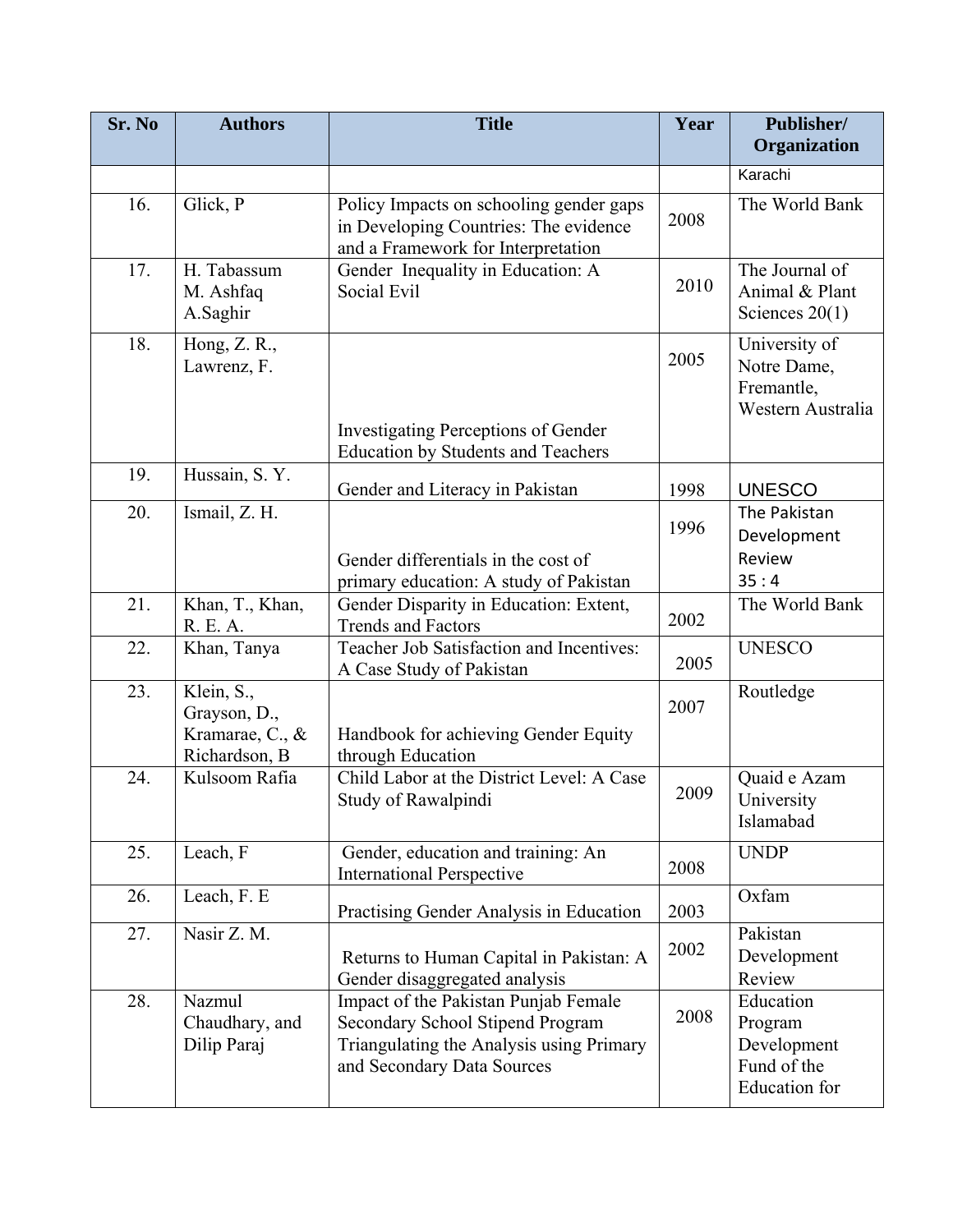| Sr. No | <b>Authors</b>                                               | <b>Title</b>                                                                                                                                   | Year | Publisher/<br>Organization                                                             |
|--------|--------------------------------------------------------------|------------------------------------------------------------------------------------------------------------------------------------------------|------|----------------------------------------------------------------------------------------|
|        |                                                              |                                                                                                                                                |      | All - Fast Track                                                                       |
|        |                                                              |                                                                                                                                                |      | Initiative                                                                             |
| 29.    | Qureshi, S                                                   | Education and Gender Policy Girl's                                                                                                             | 2004 | Center for Policy<br>Studies, Central<br>European<br>University or the<br>Open Society |
|        |                                                              | Education                                                                                                                                      |      | Institute. W                                                                           |
| 30.    | Ranjani K.<br>Murthy Jesu<br>Rathinam Christy<br>Sneha       | <b>Strengthening Education Mainstreaming</b><br>of Gender in Disaster Preparedness,<br>Relief, and Reconstruction: Non-<br>Discrimination Lens | 2003 | The World Bank                                                                         |
| 31.    | Saeed M. Gondal<br>M. Bushra                                 | Assessing achievement of primary grader<br>students and factors affecting<br>achievement in Pakistan                                           | 2010 | <b>UNESCO</b>                                                                          |
| 32.    | Sanders, J                                                   | Something is missing from Teacher<br>Education: Attention to two genders                                                                       | 2002 | Kappen                                                                                 |
| 33.    | Shashanka Saadi                                              | Safer Schools means Safer community:<br>Role of Schools in Disaster Risk<br>Reduction of Bangladesh                                            | 2006 | The World Bank                                                                         |
| 34.    | Zafar M. Nasir                                               | Returns to Human Capital in Pakistan: A<br>Gender Disaggregated Analysis                                                                       | 2002 | <b>UNESCO</b>                                                                          |
| 35.    | Zafar I. Malik,<br>Muhammad Nasir<br>Amin and Yasir<br>Irfan | Use of Data for Educational Monitoring<br>and Supervision                                                                                      | 2011 | Academy of<br>Educational<br>Planning &<br>Management                                  |
| 36.    | <b>Action Aid</b>                                            | What we are learning to our children<br>(Analysis of Punjab text book board's<br>syllabus)                                                     | 2011 | <b>Action Aid</b>                                                                      |
| 37.    | <b>Action Aid</b>                                            | Understanding the role of school councils<br>(Situation analysis of school councils in<br>five districts of Punjab)                            | 2009 | <b>Action Aid</b>                                                                      |
| 38.    | Farhana Nosheen                                              | Assessing Gender Role in Decision<br>Making regarding Socio-Economic<br>activities in Rural Punjab                                             | 2008 | Agricultural<br>University<br>Faisalabad                                               |
| 39.    | H. Gazdar                                                    | Policy failure, Political constraints and<br>Political Resources: Basic Education in<br>Pakistan                                               | 1999 | Asia Research<br>Center. Working<br>Paper 5                                            |
| 40.    | Tandon Ajay                                                  | Improving primary enrollment rates                                                                                                             | 2006 | Asian<br>Development<br>Bank                                                           |
| 41.    | Saqib Shahzad,                                               | Access and Equity in Basic Education                                                                                                           | 2010 | Asian Social                                                                           |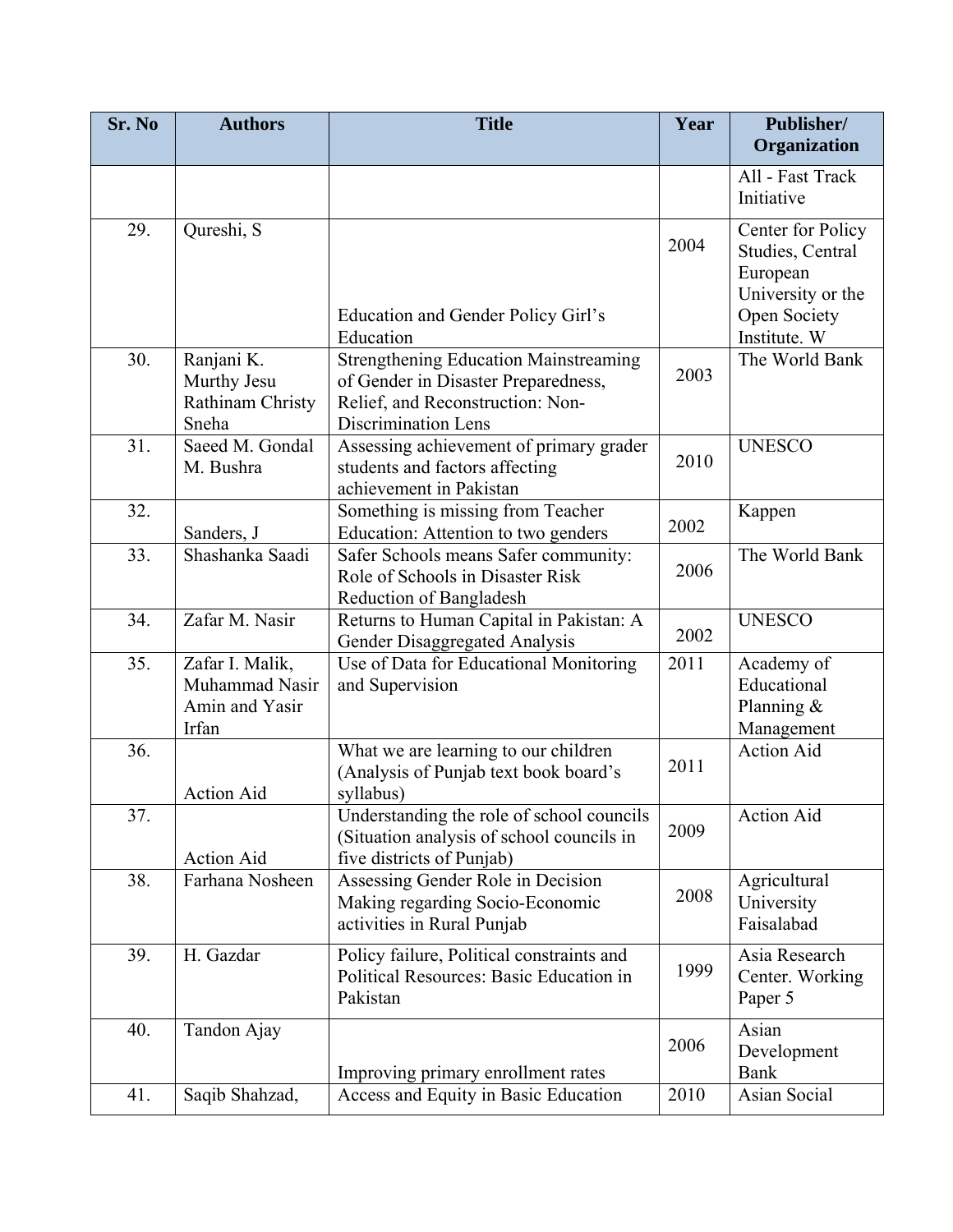| Sr. No | <b>Authors</b>                                                   | <b>Title</b>                                                                                                               | Year | Publisher/<br>Organization                                                          |
|--------|------------------------------------------------------------------|----------------------------------------------------------------------------------------------------------------------------|------|-------------------------------------------------------------------------------------|
|        | Riasat Ali,<br>Hukamdad, S. R.<br>Ghazi and Uzma<br>Syeda Gilani |                                                                                                                            |      | Science Canadian<br>Centre of Science<br>& Education,<br>Toronto, Canada            |
| 42.    | Shahla Zia,<br>Shehnaz Ahmed<br>and Naeem<br>Mirza               | Legal Literacy in Pakistan                                                                                                 | 2002 | <b>Aurat Publication</b><br>and Information<br>Service<br>Foundation                |
| 43.    | Pushkar Maitra                                                   | Schooling and Educational Attainment:<br>Evidence from Bangladesh                                                          | 2001 | Australian<br>National<br>University,<br>Australia South<br>Asia Research<br>Centre |
| 44.    | Muhammad<br>Saeed                                                | Education System of Pakistan and the<br>UK: Comparisons in Context to Inter-<br>provincial and Inter-countries Reflections | 2007 | Bulletin of<br>Education &<br>Research<br>December 2007,<br>Vol. 29, No. 2          |
| 45.    | Bunyad                                                           | Views and Perceptions of WEPA<br>Beneficiaries                                                                             | 2005 | <b>Bunyad Literacy</b><br>Community<br>Council Lahore                               |
| 46.    | Khawar Atta                                                      | Evaluation on voicing of the Poor<br>Empowering Rural Women in Punjab                                                      | 2005 | <b>Bunyad Literacy</b><br>Community<br>Council Lahore                               |
| 47.    | Samina Latif                                                     | <b>Education of Street Working Children</b><br>Project                                                                     | 2007 | <b>Bunyad Literacy</b><br>Community<br>Council Lahore                               |
| 48.    | Shaheen Attiq-ur-<br>Rehman                                      | Gender Divide in Education in Punjab                                                                                       | 2010 | <b>Bunyad Literacy</b><br>Community<br>Council Lahore                               |
| 49.    | Shaheen Attiq-ur-<br>Rehman                                      | Gender and Literacy in Pakistan                                                                                            | 2011 | <b>Bunyad Literacy</b><br>Community<br>Council Lahore                               |
| 50.    | Shaheen Attiq-ur-<br>Rehman                                      | Gender and Poverty: Bunyad's<br>Interventions                                                                              | 2011 | <b>Bunyad Literacy</b><br>Community<br>Council Lahore                               |
| 51.    | Lloyd, C.B., C.<br>Mete, and M.<br>Grant.                        | Rural girls in Pakistan: Constraints of<br>policy and culture (Case Studies from the<br>Developing World)                  | 2007 | Center for Global<br>Development                                                    |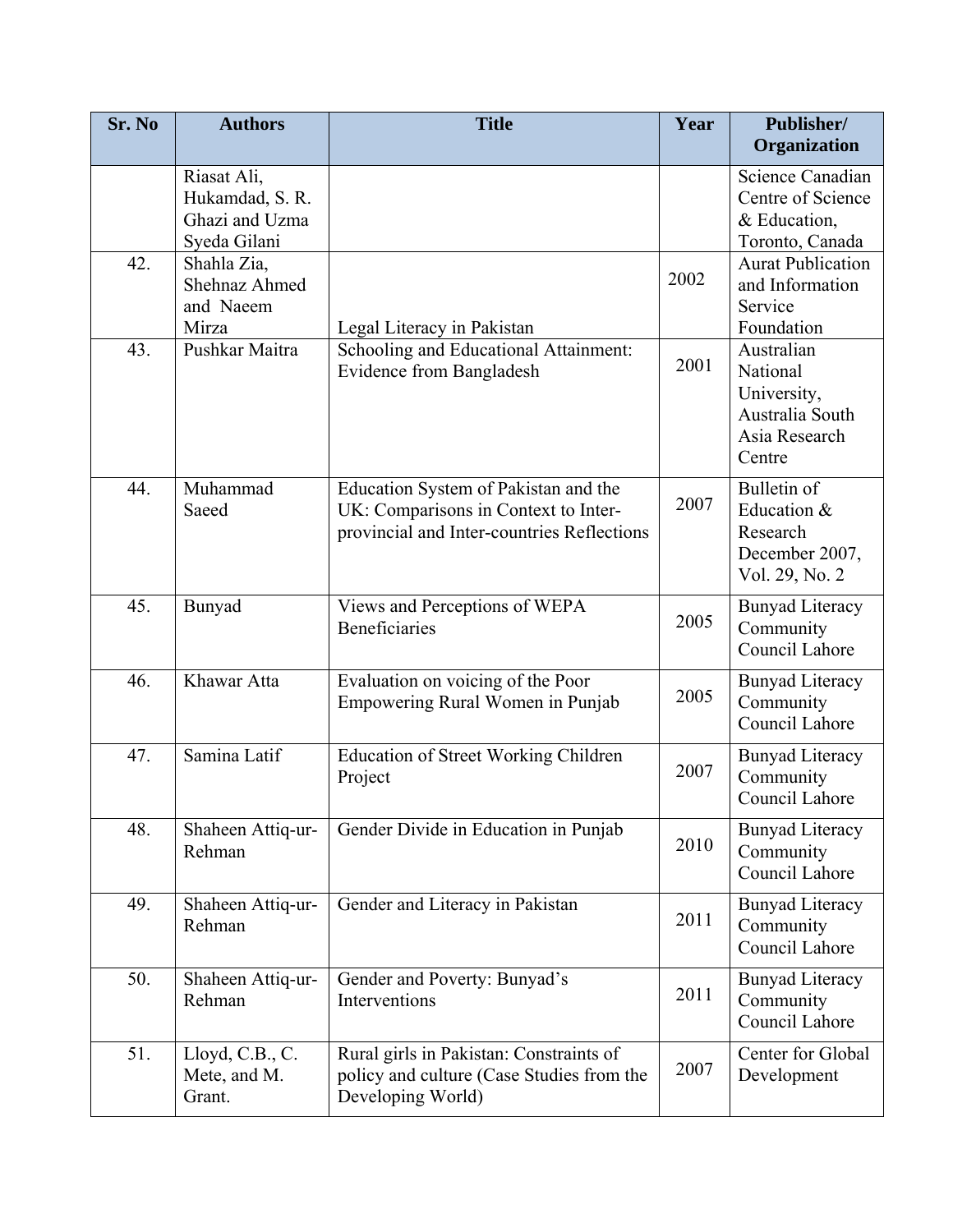| Sr. No | <b>Authors</b>                           | <b>Title</b>                                                                                                | Year | Publisher/<br>Organization                                                          |
|--------|------------------------------------------|-------------------------------------------------------------------------------------------------------------|------|-------------------------------------------------------------------------------------|
| 52.    |                                          | Secondary & Higher Secondary School<br>Preparation of Budget, Difficulties,<br>Problems & Solution          | 2011 | Center for Peace<br>and Development<br>Initiative                                   |
| 53.    |                                          | Development Budget for the Education<br>Sector and its Utilization                                          | 2008 | Center for Peace<br>and Development<br>Initiative                                   |
| 54.    | Monazza Aslam                            | Education, Employment and Earnings in<br>Pakistan                                                           | 2008 | Center for the<br>Study of African<br>Economies<br>University of<br>Oxford          |
| 55.    | Herz, $B_{\cdot}, \&$<br>Sperling, G. B. | What works in Girls' Education:<br>Evidence and Policies from the<br>Developing World                       | 2004 | Council on<br>Foreign Relations                                                     |
| 56.    | Hulton, L. and<br>Furlong, D             | Gender Equality in Education: A selected<br>annotated bibliography                                          | 2001 | Department for<br>International<br>Development<br>(DFID)                            |
| 57.    | Aslam M. and<br>Kingdon G.               | What can Teachers do to raise Pupil's<br>Achievement?                                                       | 2007 | Department of<br>Economics,<br>University of<br>Oxford, UK                          |
| 58.    | Handa,<br>Sudhanshu,                     | Maternal Education and Child<br>Attainment in Jamaica: Testing the<br>Bargaining Power Hypothesis           | 1996 | Department of<br>Economics,<br>University of<br>Oxford, Vol.<br>58(1)               |
| 59.    | Naimatullah<br>Hashmi                    | Does age at first enrollment affect female<br>Educational Attainment? The Case of<br>Rural Punjab, Pakistan | 2000 | Department of<br><b>Rural Sociology</b><br>Agricultural<br>University<br>Faisalabad |
| 60.    | Naimatullah<br>Hashmi                    | <b>Cultural Determinants of Female</b><br>Educational Attainment in Rural Jhang,<br>Punjab, Pakistan        | 2001 | Department of<br><b>Rural Sociology</b><br>Agricultural<br>University<br>Faisalabad |
| 61.    | Shabbir Hussain                          | Parents attitude towards the Education of<br>their Daughters: A case study of<br>Faisalabad Pakistan        | 2001 | Department of<br><b>Rural Sociology</b><br>Agricultural<br>University               |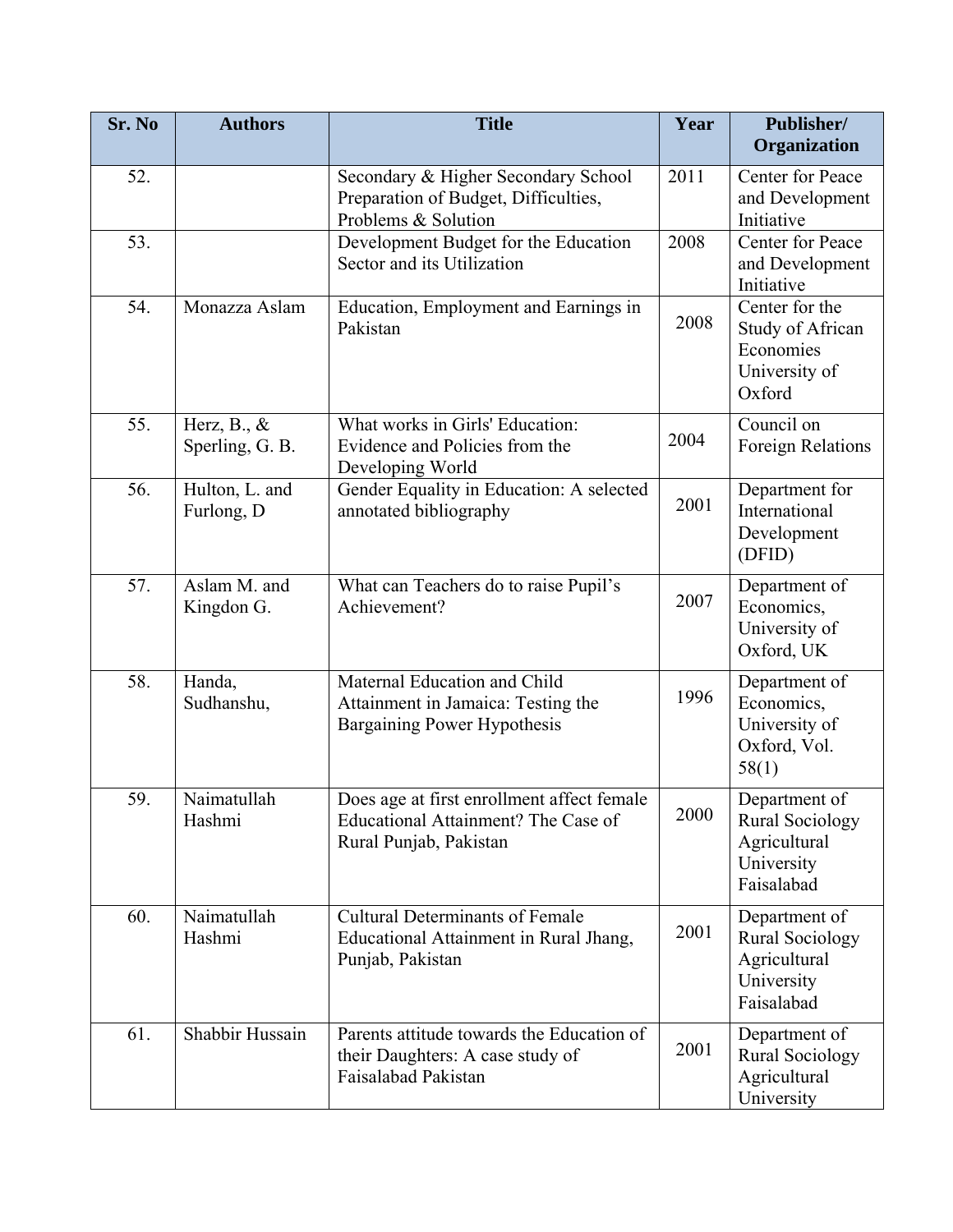| Sr. No | <b>Authors</b>                                             | <b>Title</b>                                                                                                                                     | Year | Publisher/<br>Organization                                                                       |
|--------|------------------------------------------------------------|--------------------------------------------------------------------------------------------------------------------------------------------------|------|--------------------------------------------------------------------------------------------------|
|        |                                                            |                                                                                                                                                  |      | Faisalabad                                                                                       |
| 62.    | Nasreen Akhtar                                             | Studying the attitude of Parents towards<br>Education of their children: A study<br>conducted in Low Literacy areas of the<br>Punjab             | 2002 | Depatment of<br>Education<br>Islamia<br>University<br>Bahawalpur                                 |
| 63.    | Naseem Malik                                               | Social development in Pakistan: The<br>status of Education                                                                                       | 2003 | Development and<br><b>Policy Studies</b><br>Center                                               |
| 64.    | Ali Ahmed                                                  | Social development in Pakistan: Factors<br>inhibiting Education, Social<br>Development and Policy                                                | 2003 | Development and<br><b>Policy Studies</b><br>Center                                               |
| 65.    | <b>DFID</b>                                                | Girls' education: Towards a better future<br>for all                                                                                             | 2005 | <b>DFID</b>                                                                                      |
| 66.    | <b>DFID</b>                                                | DFID's Girls' Education Strategy: Girls'<br>Education: Towards a better future for all                                                           | 2006 | <b>DFID</b>                                                                                      |
| 67.    | World Bank                                                 | Poverty in Pakistan: Vulnerabilities,<br>Social Gaps and Rural Dynamics                                                                          | 2002 | Economic<br>Report 24296-<br>PAK.<br>Washington, D.C.                                            |
| 68.    | Lloyd, C.B., C.<br>Mete, and Z.A.<br>Satar                 | The effect of gender differences in<br>primary school access, type, and quality<br>on the decision to enroll in rural Pakistan                   | 2005 | Economic<br>Development and<br><b>Cultural Change</b><br>53(3)                                   |
| 69.    | Chernichovsky,<br>Dov                                      | Socioeconomic and Demographic<br>Aspects of School Enrollment and<br>Attendance in Rural Botswana                                                | 1985 | Economic<br>Development and<br>Cultural Change,<br>University of<br>Chicago<br>Press, Vol. 33(2) |
| 70.    | Holmes                                                     | Measuring the Determinants of School<br>Completion in Pakistan: Analysis of<br>Censoring and Selection Bias                                      | 1999 | Economic<br>Growth Center,<br><b>Yale University</b>                                             |
| 71.    | Alderman,<br>Harold; Kim,<br>Jooseoph;<br>Orazem, Peter F. | Design, Evaluation, and Sustainability of<br>Private Schools for the Poor: The<br>Pakistan Urban and Rural Fellowship<br>School Experiments      | 2003 | Economics of<br>Education<br>Review, Vol. 22:3                                                   |
| 72.    | Sciiultz, T. Paul                                          | Expansion of public school expenditures<br>and enrollments: Inter country evidence<br>on the effects of income, prices, and<br>population growth | 1988 | Economics of<br>Education<br>Review, Elsevier,<br>Vol. $7(2)$                                    |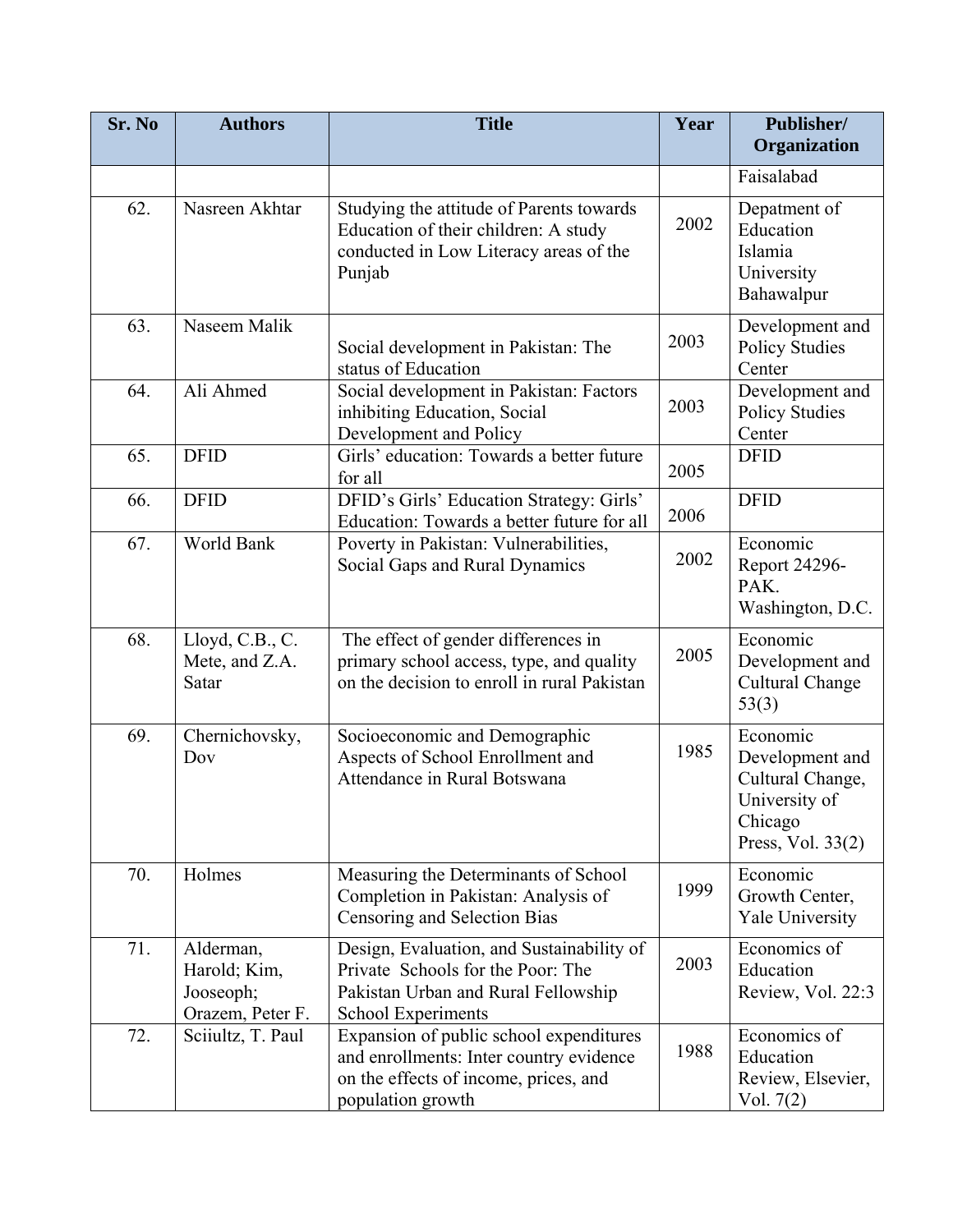| Sr. No | <b>Authors</b>                                                                              | <b>Title</b>                                                                                                                        | Year | Publisher/<br>Organization                                                                      |
|--------|---------------------------------------------------------------------------------------------|-------------------------------------------------------------------------------------------------------------------------------------|------|-------------------------------------------------------------------------------------------------|
| 73.    | Behrman, Jere R.<br>& Khan,<br>Shahrukh & Ross,<br>David & Sabot,<br>Richard                | School quality and cognitive<br>achievement production: A case study for<br>rural Pakistan                                          | 1997 | Economics of<br>Education<br>Review, Vol.<br>$16(2)$ , pp 127-<br>142,                          |
| 74.    | Hazarika, G.                                                                                | The Sensitivity of Primary School<br>Enrolment to the Costs of Post-Primary<br>Schooling in Rural Pakistan: A Gender<br>Perspective | 2001 | Education<br>Economics $9(3)$                                                                   |
| 75.    | Sohaila Javed                                                                               | When Woman writes herself in<br>Language: Burning Issue?                                                                            | 2008 | Educational<br>Insights<br>University of<br>British Columbia,<br>Canada, Volume<br>12, Number 1 |
| 76.    | Muhammad<br>Aslam Bhatti,<br>Shaista Bano,<br>Fehmeeda<br>Khanam and<br>Yasir Irfan         | Problems in Implementation of National<br><b>Education Policies at the Elementary</b><br>Level                                      | 2011 | Educational<br>Planning &<br>Management                                                         |
| 77.    | National<br>Education<br>Management<br>Information<br>System and<br>World Food<br>Programme | Pakistan Education Atlas 2010                                                                                                       | 2011 | Educational<br>Planning &<br>Management                                                         |
| 78.    | Zafar I. Malik,<br>Muhammad Nasir<br>Amin, Yasir Irfan                                      | Pakistan Education Statistics 2008-09                                                                                               | 2011 | Educational<br>Planning &<br>Management                                                         |
| 79.    | Zafar I. Malik and<br>Yasir Irfan                                                           | <b>Effects of Education Supported</b><br>Interventions on EMIS in selected areas<br>of Pakistan                                     | 2011 | Educational<br>Planning $\&$<br>Management                                                      |
| 80.    | Zafar I. Malik,<br>Muhammad Nasir<br>Amin and Yasir<br>Irfan                                | National EMIS Survey: Findings and<br>Recommendations                                                                               | 2011 | Educational<br>Planning $\&$<br>Management                                                      |
| 81.    | World Bank                                                                                  | Improving Gender Outcomes: The<br>Promise for Pakistan                                                                              | 2005 | Environment and<br>Social                                                                       |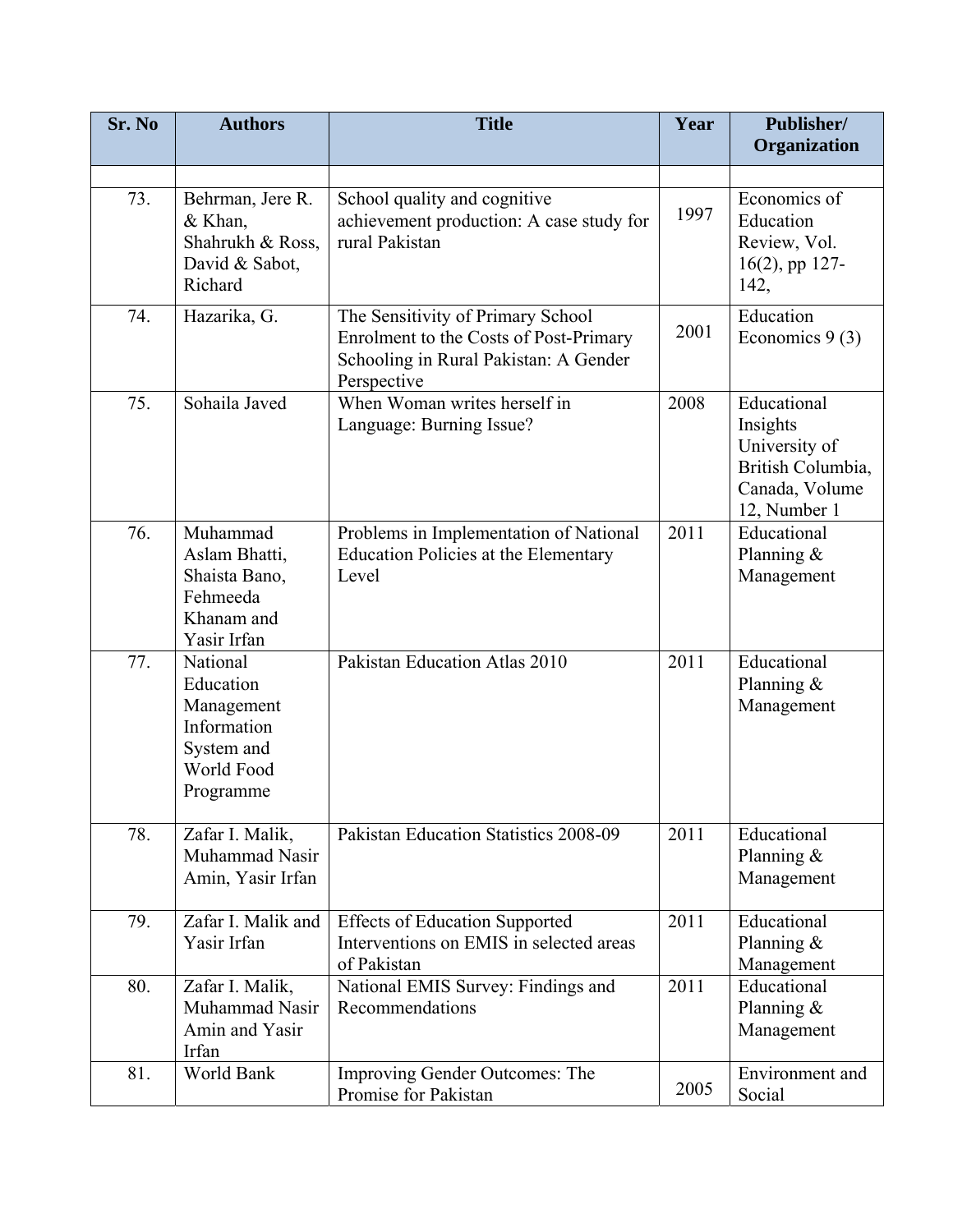| Sr. No | <b>Authors</b>                                                                        | <b>Title</b>                                                                                                               | Year | Publisher/<br>Organization                                                          |
|--------|---------------------------------------------------------------------------------------|----------------------------------------------------------------------------------------------------------------------------|------|-------------------------------------------------------------------------------------|
|        |                                                                                       |                                                                                                                            |      | Development<br>Sector Unit,<br>South Asia<br>Region, World<br><b>Bank</b>           |
| 82.    | <b>Imran Shareef</b><br>Caudhry                                                       | The Determinants of Women<br>Empowerment in Southern Punjab: An<br><b>Empirical Analysis</b>                               | 2009 | European Journal<br>of Social Science<br>Vol.10 No 2                                |
| 83.    | Imran Sharif<br>Chaudhry                                                              | The Impact of Gender Inequality in<br>Education on Rural Poverty in Pakistan:<br>An Empirical Analysis                     | 2009 | European Journal<br>of Economics,<br>Fiance and<br>Administrative<br>Science        |
| 84.    | Aslam, M.                                                                             | Gender and Household Education<br>Expenditure in Pakistan                                                                  | 2009 | <b>Global Poverty</b><br>Research Group                                             |
| 85.    | Aslam M.                                                                              | Rates of Return to Education by Gender<br>in Pakistan                                                                      | 2007 | <b>GPRG</b>                                                                         |
| 86.    | Warwick, D. P. &<br>Reimers, F.                                                       | Hope or Despair: Learning in Pakistan's<br><b>Primary Schools</b>                                                          | 1995 | Greenwood<br>Publishing Group                                                       |
| 87.    |                                                                                       | Revised Curriculum of Women's Studies:<br>Curriculum Development Project                                                   | 2003 | <b>Higher Education</b><br>Commission                                               |
| 88.    | Tembo, Mercy,<br>Fort, and Lucia                                                      | Girls' education in the 21st Century:<br>Gender Equality, Empowerment and<br>Economic Growth. Directions in<br>Development | 2008 | Human<br>Development.<br>The World Bank                                             |
| 89.    | Colclougha.C,<br>Lewinb.K and<br>Oxenhamb, J                                          | Donor agency support for primary<br>education: Strategies reconsidered                                                     | 2002 | Institute of<br>Development<br>Studies, UK                                          |
| 90.    | Samira Latif                                                                          | A Content Analysis of Portrayal of<br>Gender Roles in School Text Books                                                    | 2008 | Institute of Social<br>& Cultural<br>Studies,<br>University of the<br>Punjab Lahore |
| 91.    | Saqib Shahzad,<br>Riasat Ali, M.<br>Zaigham Qadeer,<br>Hukamdad, and<br>M. Saeed Khan | Community attitude towards Female<br>Education"                                                                            | 2011 | International<br>Journal of<br>Academic<br>Research Vol:3                           |
| 92.    | J. Barrs                                                                              | Factors contributed by community<br>organizations to the motivation of<br>teachers in rural Punjab, Pakistan and           | 2005 | International<br>Journal of<br>Educational                                          |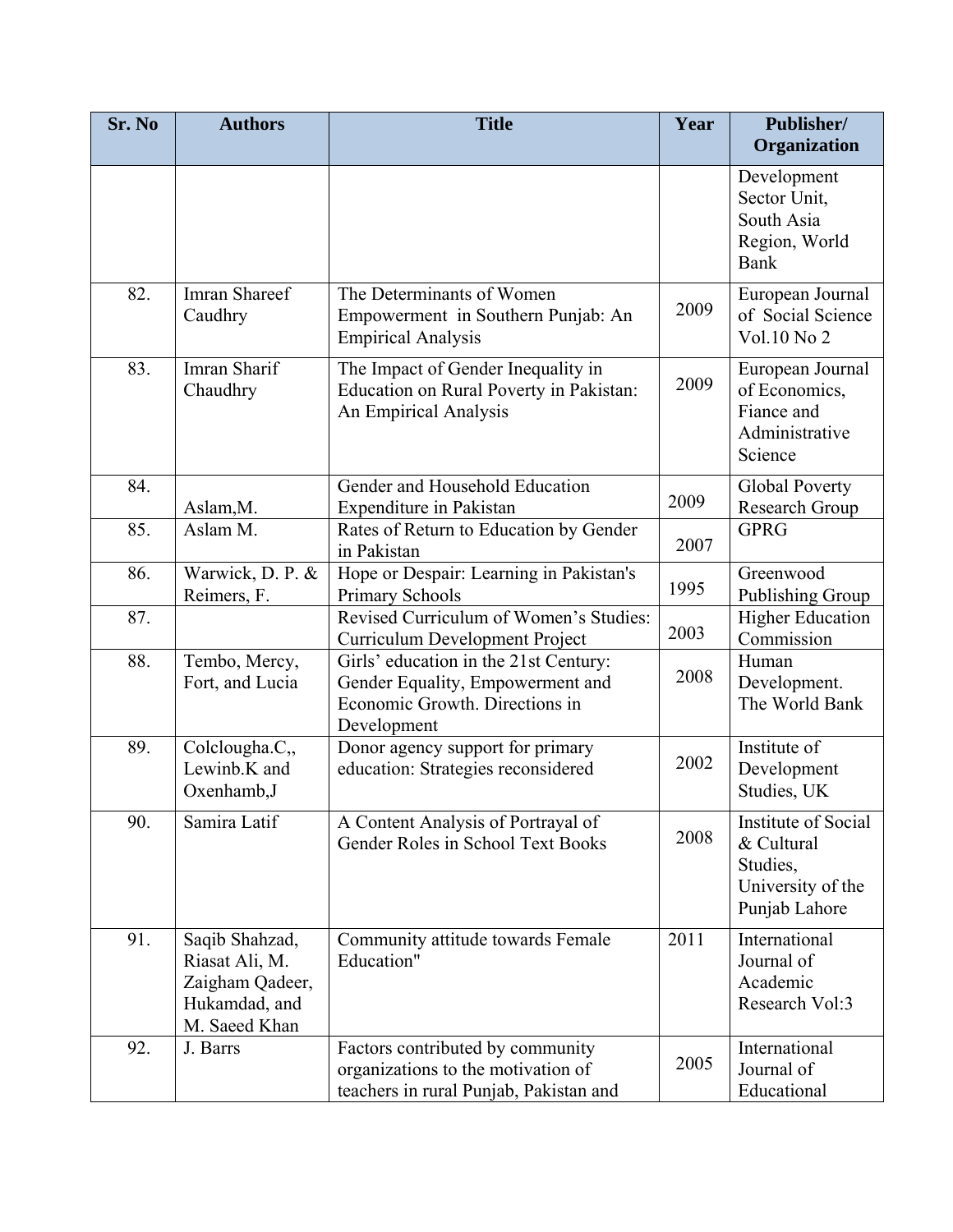| Sr. No | <b>Authors</b>                                      | <b>Title</b>                                                                                                                                  | Year  | Publisher/<br>Organization                                                        |
|--------|-----------------------------------------------------|-----------------------------------------------------------------------------------------------------------------------------------------------|-------|-----------------------------------------------------------------------------------|
|        |                                                     | implications for the quality of teaching                                                                                                      |       | Development,<br>Vol. 25, Issue 3                                                  |
| 93.    | Zahida S. Lari                                      | Special education in Pakistan: A research<br>report                                                                                           | 1992  | International<br>Journal of<br>Educational<br>Development,<br>Vol. 12, Issue 3    |
| 94.    | Mehrunnisa<br>Ahmad Ali                             | Supervision for teacher development: An<br>alternative model for Pakistan                                                                     | 2000. | International<br>Journal of<br>Educational<br>Development,<br>Vol. 20, Issue 3    |
| 95.    | Anne, R.                                            | Challenging the myths about Madaris in<br>Pakistan: A National household survey of<br>enrolment and reasons for choosing<br>religious schools | 2009  | International<br>Journal of<br>Educational<br>Development,<br>Vol. 29, Issue 4    |
| 96.    | Sufiana. K. Malik                                   | Parents' Involvement in Female<br>Secondary Schools.                                                                                          | 2012  | International<br>Journal of Social<br>Sciences and<br>Education                   |
| 97.    | Mohammad Niaz<br>Asad ullah                         | Pay differences between teachers and<br>other occupations: Some empirical<br><b>Evidence from Bangladesh</b>                                  | 2006  | Journal of Asian<br>Economics Vol.<br>$17$ , Issue 4                              |
| 98.    | M. Niaz<br>Asadullah                                | Returns to private and public education in<br>Bangladesh and Pakistan: A comparative<br>analysis.                                             | 2009  | Journal of Asian<br>Economics, Vol.<br>$20$ , Issue 1                             |
| 99.    | Jere R. Behrman,<br>David Ross and<br>Richard Sabot | Improving quality versus increasing the<br>quantity of schooling: Estimates of rates<br>of return from rural Pakistan                         | 2008  | Journal of<br>Development<br>Economics, Vol.<br>85, Issues 1-2                    |
| 100.   | Sharon B, Dean<br>and Stuti<br>Khemani              | Participation in a School Incentive<br>Programme in India                                                                                     | 2009  | Journal of<br>Development<br>Studies, Vol.<br>45(3)                               |
| 101.   | Mohammad, R.<br>Kumari                              | Effective use of Textbooks: A Neglected<br>Aspect of Education in Pakistan                                                                    | 2007  | Journal of<br><b>Education</b> for<br>International<br>Development<br>Vol. $3(1)$ |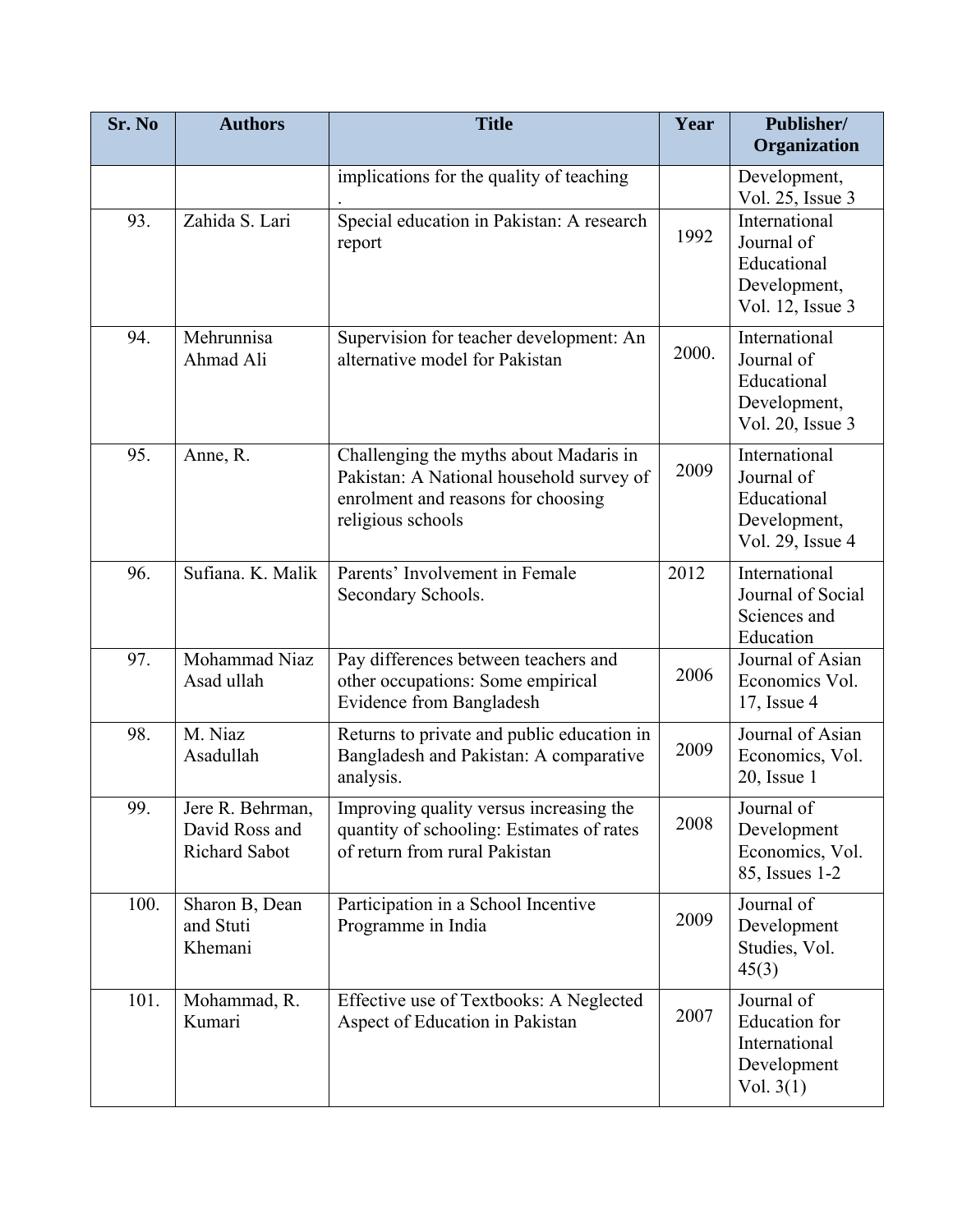| Sr. No | <b>Authors</b>                                            | <b>Title</b>                                                                           | Year | Publisher/<br>Organization                                                              |
|--------|-----------------------------------------------------------|----------------------------------------------------------------------------------------|------|-----------------------------------------------------------------------------------------|
| 102.   | Behrman J.<br>Foster, A,<br>Rosenzweig &<br>Vashishtha P. | Women's Schooling, Home Teaching,<br>and Economic Growth                               | 1999 | Journal of<br>Political<br>Economy,<br>University of<br>Chicago Press,<br>Vol. $107(4)$ |
| 103.   | Beller, Andrea H<br>& Chung, Seung<br>Sin                 | Family Structure and Educational<br>Attainment of Children: Effects of<br>Remarriage   | 1992 | Journal of<br>Population<br>Economics,<br>Springer, Vol.<br>5(1)                        |
| 104.   | Aisha Khan                                                | Education Order in Punjab: A District<br>Level Study                                   | 2009 | Lahore School of<br>Economics                                                           |
| 105.   | Sheila Aikman<br>and Elaine<br>Unterhalter                | Beyond Access: Transforming Policy and<br>Practice for Gender Equality in Education    | 2005 | <b>OXFAM</b>                                                                            |
| 106.   |                                                           | Developing Capacity to Achieve Gender<br><b>Equality in Education</b>                  | 2005 | Oxfam GB                                                                                |
| 107.   | Hamid,<br>S.<br>and<br>Siddique, R                        | Gender Differences in Demand for<br>Schooling                                          | 2001 | Pakistan<br>Development<br>Review, $40(4)$                                              |
| 108.   | Riaz Ahmad                                                | Fatima Jinnah's Concern for Women's<br><b>Technical Education</b>                      | 2003 | Pakistan<br>Development<br>Review, Vol. 42,<br>Issue: 4                                 |
| 109.   | Zafar H. Ismail                                           | Gender Differentials in the Cost of<br>Primary Education: A Study of Pakistan          | 1996 | Pakistan<br>Development<br>Review Vol. 35<br>Issue: 4                                   |
| 110.   | Schultz, T. P.                                            | Investments in the Schooling and Health<br>of women and men: Quantities and<br>Returns | 1993 | Papers 702, Yale<br>- Economic<br>Growth Center.                                        |
| 111.   | Govt. of Pakistan                                         | Financing of girls Elementary education<br>in Pakistan                                 | 2005 | Planning and<br>Policy Wing,<br>Islamabad                                               |
| 112.   | Govt. of Pakistan                                         | Financing of girls secondary - higher<br>secondary and college education in Sindh      | 2007 | Planning and<br>Policy Wing,<br>Islamabad                                               |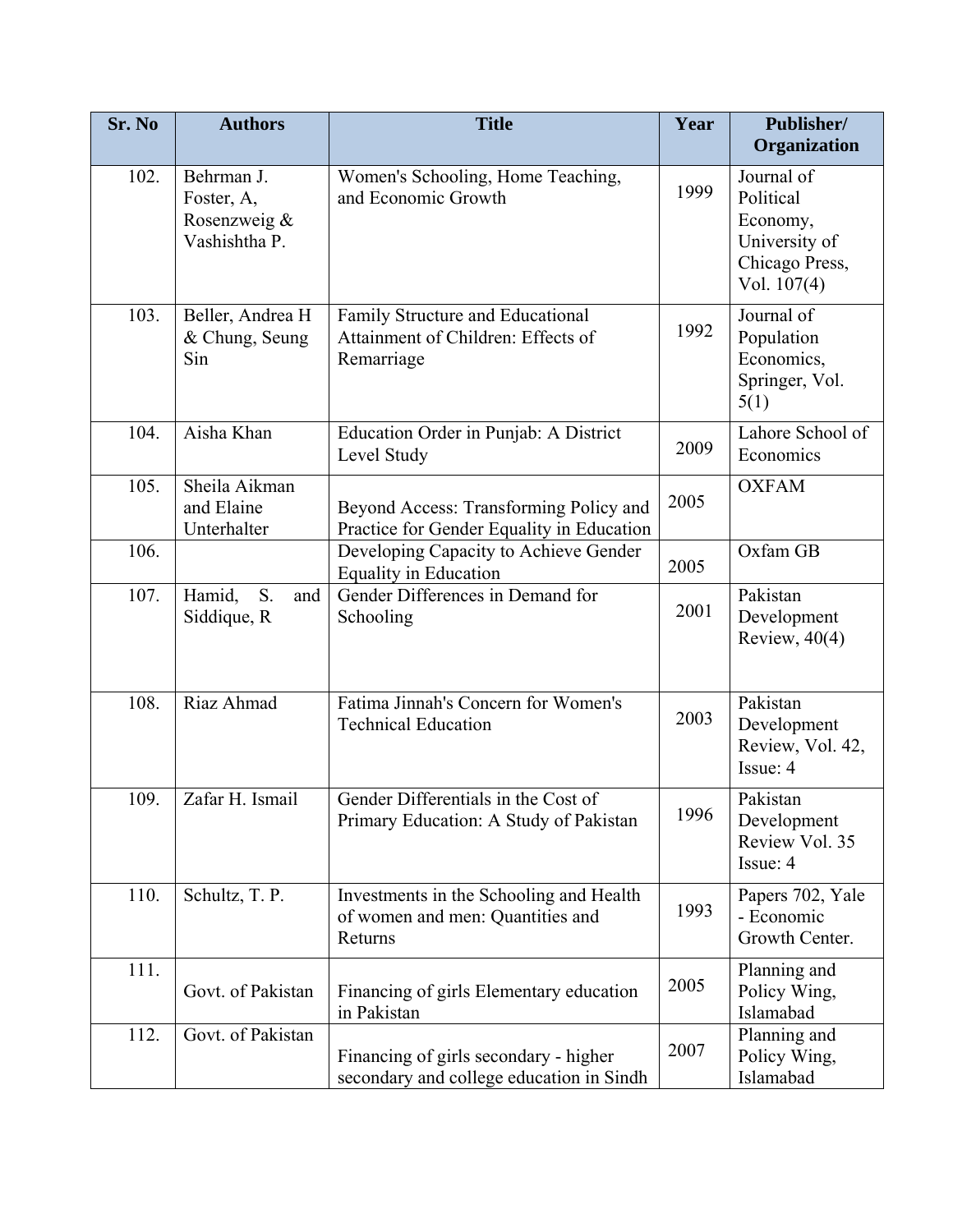| Sr. No | <b>Authors</b>                                     | <b>Title</b>                                                                                                                                    | Year | Publisher/<br>Organization                                                |
|--------|----------------------------------------------------|-------------------------------------------------------------------------------------------------------------------------------------------------|------|---------------------------------------------------------------------------|
| 113.   | Sawada<br>Yasayuki,<br>Lokshin and<br>Michael      | Household schooling decisions in rural<br>Pakistan                                                                                              | 2001 | Policy Research<br><b>Working Paper</b><br>Series 2541                    |
| 114.   | Cynthia B. Lloyd,<br>Cem Mete,<br>Monica J. Grant, | The Implications of changing<br><b>Educational and Family Circumstances</b><br>for Children's Grade Progression in Rural<br>Pakistan: 1997-2004 | 2006 | Population<br>Council                                                     |
| 115.   | Lloyd, C. B.,<br>Mete, C. &<br>Sathar, Z. A.       | The Effect of gender differences in<br>primary school access, type, and quality<br>on the decision to enroll in rural Pakistan                  | 2005 | Population<br>Council                                                     |
| 116.   | Lloyd, C.B., C.<br>Mete, and M.J.<br>Grant         | The implications of changing educational<br>and family circumstances for children's<br>grade progression in rural                               | 2009 | Population<br>Council                                                     |
| 117.   | Cynthia<br>Lloyed,<br><b>B.</b>                    | Girls' schooling in developing countries                                                                                                        | 2007 | Population<br>Council                                                     |
| 118.   | Zahid Hussain<br>Qazi                              | Perception of women about the<br>relationship between Education and<br>Empowerment                                                              | 2011 | Quaid-e-Azam<br>University,<br>Islamabad                                  |
| 119.   | Rubina Kamran                                      | Gender: Its Effects on Classroom<br>Interaction in the backdrop of Pakistani<br>Society                                                         | 2006 | Research<br>Magazine<br>NUML, Vol. 1                                      |
| 120.   | Keith Hinchliffe                                   | Federation and educational finance:<br>Primary schooling in Nigeria                                                                             | 2002 | School of<br>Development<br>Studies,<br>University of East<br>Anglia, USA |
| 121.   | Fakhira Rizvi                                      | Opportunities for Vocational and<br><b>Technical Education for Girls</b>                                                                        | 2000 | Shirkat Gah                                                               |
| 122.   | Muhammad<br>Anwar                                  | Images of Males and Female Roles in<br>School and College Textbooks                                                                             | 2001 | Shirkat Gah                                                               |
| 123.   | Naseema Nawaz                                      | The Girls Primary Schools in Rural<br>Areas: Challenges and Possibilities                                                                       | 2001 | Shirkat Gah                                                               |
| 124.   | Nasima Lodhi                                       | Sex Discrimination in Curricula Text<br>Books and Instructional Material                                                                        | 2001 | Shirkat Gah                                                               |
| 125.   | Saigol, R.                                         | Knowledge and Identity: Articulation of<br>gender in educational discourse in<br>Pakistan                                                       | 1995 | Shirkat Gah                                                               |
| 126.   | Shagufta Faruqi                                    | Problem of Female Students and<br>Teachers in the Rural Areas                                                                                   | 2003 | Shirkat Gah                                                               |
| 127.   | Zeba Ayesha<br>Sathar                              | Investment in Children's Education and<br>Family-Building Behavior in Pakistan:                                                                 | 2003 | Shirkat Gah                                                               |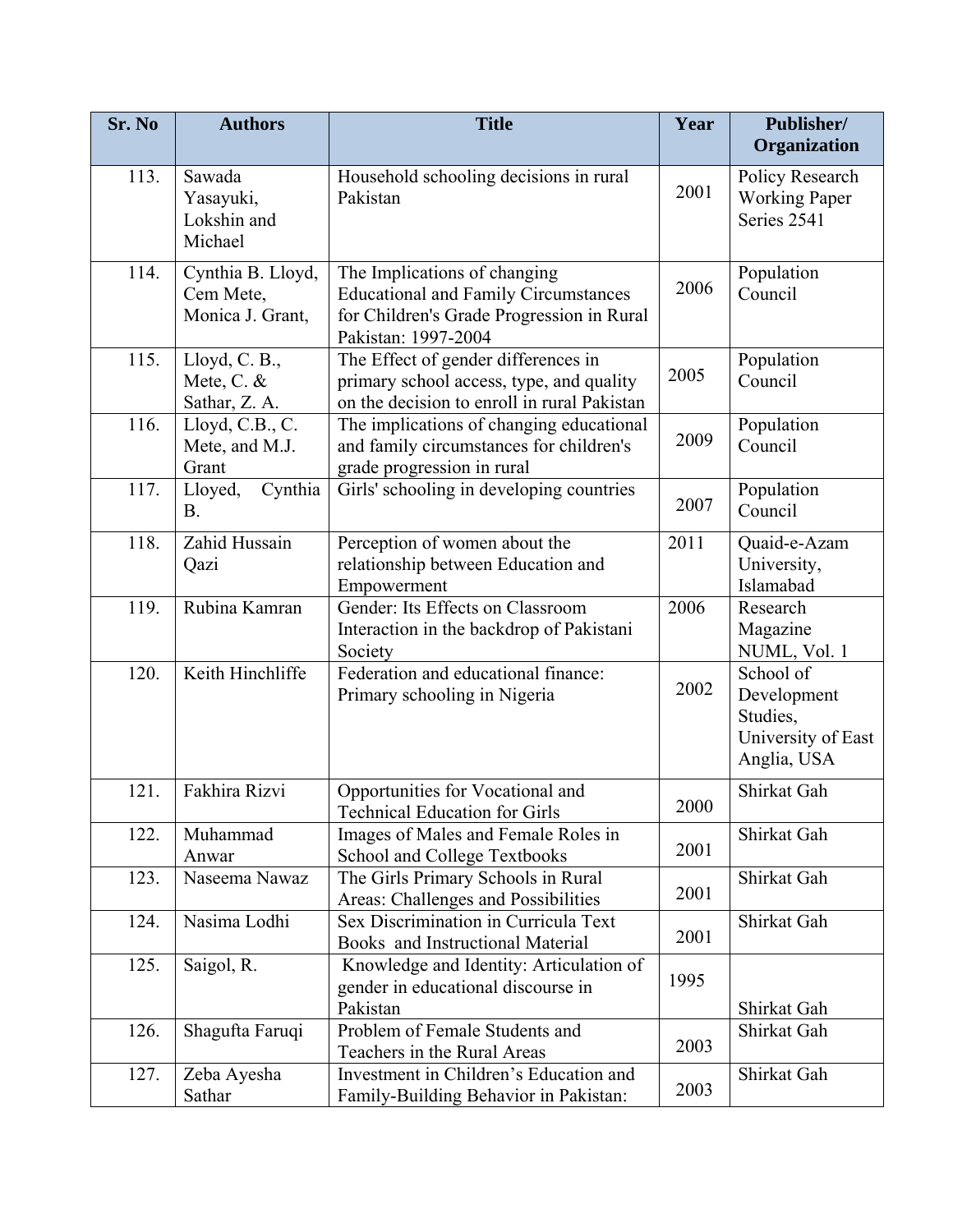| Sr. No | <b>Authors</b>  | <b>Title</b>                                                                                                                                             | Year | Publisher/<br>Organization                               |
|--------|-----------------|----------------------------------------------------------------------------------------------------------------------------------------------------------|------|----------------------------------------------------------|
|        |                 | Findings from Rural Punjab and NWFP                                                                                                                      |      |                                                          |
| 128.   | Zeba Sathar     | Schooling Opportunity for Girls as a<br>Stimulus for Fertility Change in Rural<br>Pakistan                                                               | 2004 | Shirkat Gah                                              |
| 129.   | Kausar S. Khan  | Gender Training Manual for Teachers                                                                                                                      | 1994 | Shirkat Gah<br><b>Women Resource</b><br>Center           |
| 130.   | Anjana Raza     | The quilt book                                                                                                                                           | 1995 | Simorgh                                                  |
| 131.   | Simorgh         | Kaleidoscope - Teacher's Guide Book<br>Vol. 1 to $5$                                                                                                     | 1995 | Simorgh                                                  |
| 132.   | <b>SPDI</b>     | Is Female Illiteracy a Determinant for<br>Child Malnutrition: An Analysis of<br>Developing Countries                                                     | 2003 | Social Policy and<br>Development<br>Institute            |
| 133.   | Fareeha Zafar   | Achieving Education for All                                                                                                                              |      | Society for<br>Advancement of<br><b>Higher Education</b> |
| 134.   | Fareeha Zafar   | Report of Community Stakeholder<br>Consultations on PESRP Interventions in<br>3 Southern Districts of the Punjab                                         |      | Society for<br>Advancement of<br><b>Higher Education</b> |
| 135.   | Fareeha Zafar   | Study on Girls' Dropout before<br>Completion of Primary Education in the<br>Punjab                                                                       |      | Society for<br>Advancement of<br><b>Higher Education</b> |
| 136.   | Fareeha Zafar   | Primary Education Management:<br>Provincial Case Studies: Punjab Pakistan                                                                                | 2001 | Society for<br>Advancement of<br><b>Higher Education</b> |
| 137.   | Fareeha Zafar   | <b>Situation Analysis of Gender Disparities</b><br>in Primary and Middle Education in the<br>Punjab: Case Studies of Khanewal and<br>Rawalpindi District |      | Society for<br>Advancement of<br><b>Higher Education</b> |
| 138.   | Fareeha Zafar   | Six Case Studies on Whole School<br>Development                                                                                                          |      | Society for<br>Advancement of<br><b>Higher Education</b> |
| 139.   | Fareeha Zafar   | <b>SAHE Girls Community Based Schools</b>                                                                                                                |      | Society for<br>Advancement of<br><b>Higher Education</b> |
| 140.   | Fareeha Zafar   | Why girls dropout from school? A survey<br>in Punjab                                                                                                     | 2004 | Society for the<br>advancement of<br>Education           |
| 141.   | Ajeeba K. Aslam | The Role of Intellectuals in Development                                                                                                                 |      | Strengthening<br>Paticipatory                            |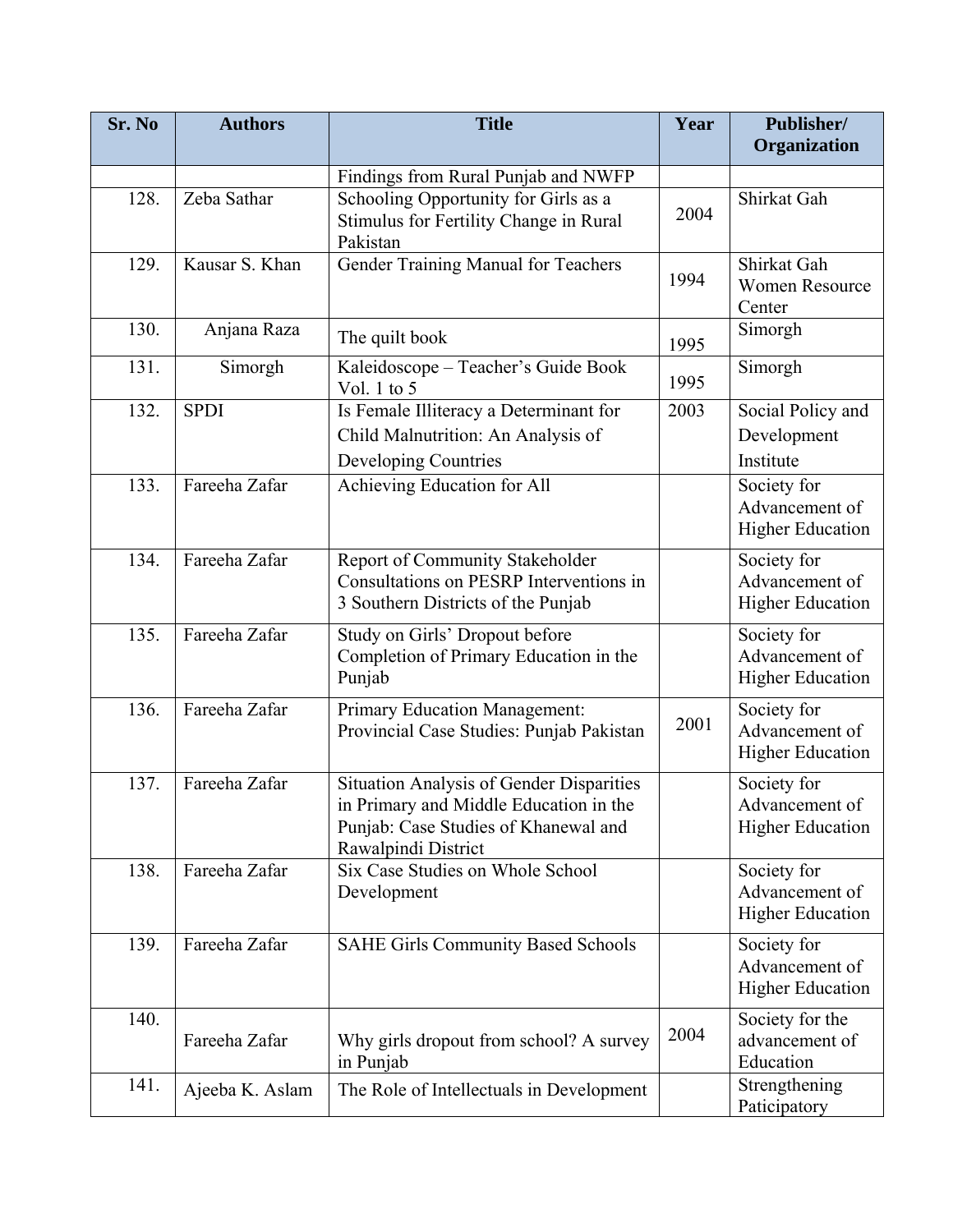| Sr. No | <b>Authors</b>                                         | <b>Title</b>                                                                                    | Year | Publisher/<br>Organization                                                                                 |
|--------|--------------------------------------------------------|-------------------------------------------------------------------------------------------------|------|------------------------------------------------------------------------------------------------------------|
|        |                                                        |                                                                                                 |      | Organization                                                                                               |
| 142.   | A, H. Nayyer and<br>A, Salim                           | The Subtle Subversion: The state of<br>curricula and textbooks in Pakistan                      | 2002 | Sustainable<br>Development<br>Policy Institute                                                             |
| 143.   | Kathryn<br>Anderson,<br>Elizabeth King<br>and Yan Wang | Market returns, transfers and demand for<br>schooling in Malaysia, 1976-89                      | 2003 | The Journal of<br>Development<br>Studies, Vol.<br>39(3)                                                    |
| 144.   | Alderman.H,<br>Behrman.J,<br>Ross.D and<br>Sabot.R     | Decomposing the Gender Gap in<br>Cognitive Skills in a Poor Rural<br>Economy                    | 1996 | The Journal of<br>Human<br>Resources, Vol.<br>31, No. 1                                                    |
| 145.   | Rana Ejaz Ali<br>Khan                                  | Determinants of Schooling in Rural<br>Areas of Pakistan                                         |      | The Lahore<br>Journal of<br>Economics,<br>Vol.8, No.2                                                      |
| 146.   | Shahnaz Hamid                                          | A Micro Analysis of Demand side<br>determinants of schooling in Urban<br>Pakistan               | 1993 | The Pakistan<br>Development<br>Review                                                                      |
|        |                                                        |                                                                                                 |      | Pakistan Institute<br>of Development<br>Economics                                                          |
|        |                                                        |                                                                                                 |      | Vol. $32(4)$                                                                                               |
| 147.   | Birdsall, N.<br>Ross.D. and<br>Sabot R.                | Under investment in Education: How<br>much Growth has Pakistan forgone?                         | 1993 | The Pakistan<br>Development<br>Review 32:4                                                                 |
| 148.   | G. M. Arif,<br>Najam us Saqib<br>and G. M. Zahid       | Poverty, Gender, and Primary School<br><b>Enrolment</b> in Pakistan                             | 1999 | The Pakistan<br>Development<br>Review, Pakistan<br>Institute of<br>Development<br>Economics, vol.<br>38(4) |
| 149.   | Naushin<br>Mahmood                                     | Transition in Primary and Secondary<br>Schooling in Pakistan: Gender and<br>Age Cohort Analysis | 2004 | The Pakistan<br>Development<br>Review, Pakistan<br>Institute of<br>Development<br>Economics, Vol.<br>43(1) |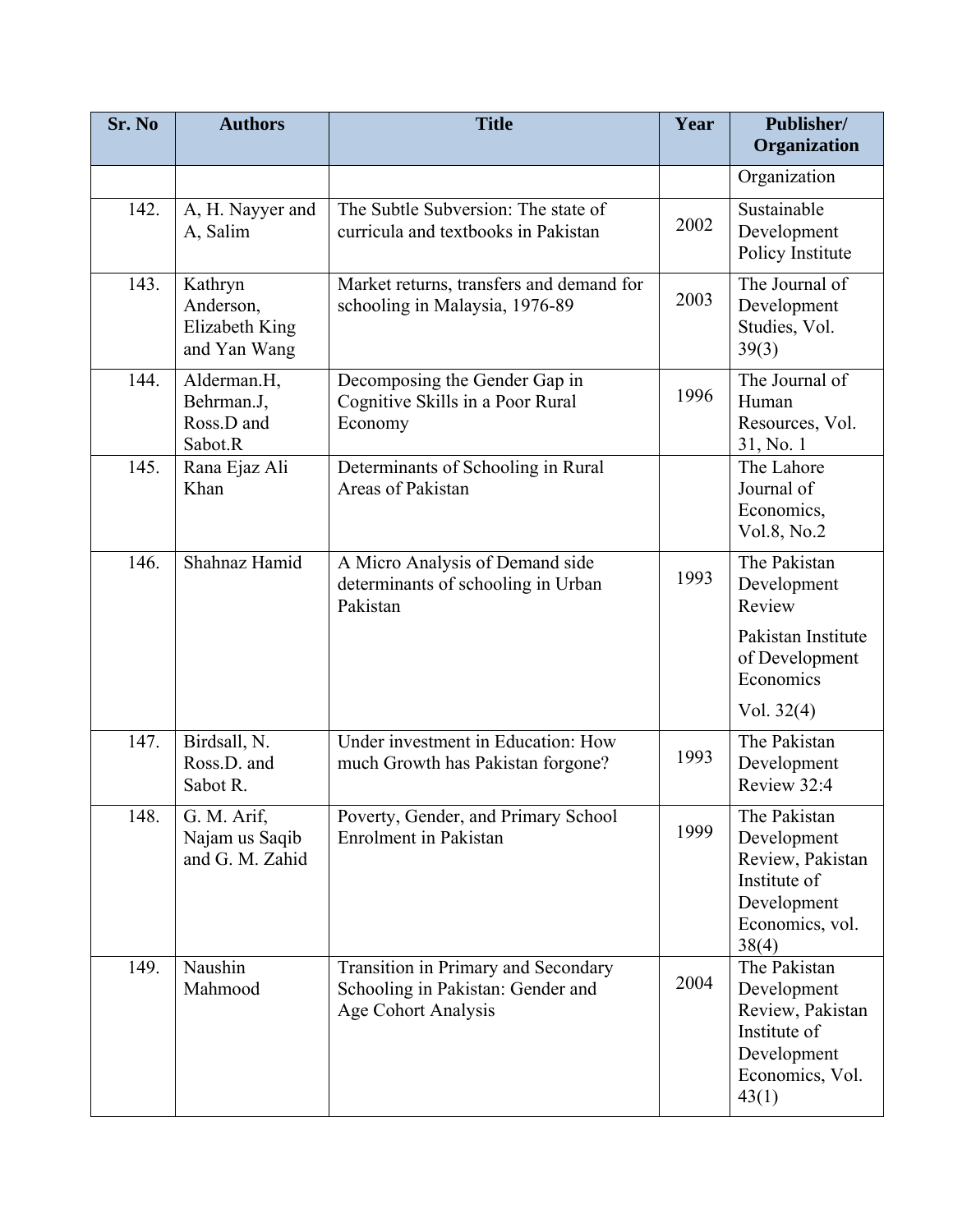| Sr. No | <b>Authors</b>                 | <b>Title</b>                                                                                                                                                                       | Year | Publisher/<br>Organization                                                                                 |
|--------|--------------------------------|------------------------------------------------------------------------------------------------------------------------------------------------------------------------------------|------|------------------------------------------------------------------------------------------------------------|
| 150.   | M. Sabir                       | Gender and Public Spending on<br>Education in Pakistan: A Case Study of<br>Disaggregated Benefit Incidence                                                                         | 2002 | The Pakistan<br>Development<br>Review, Pakistan<br>Institute of<br>Development<br>Economics, Vol.<br>41(4) |
| 151.   | Sathar, Z. and<br>Lloyd, C.    | Who Gets Primary Schooling in<br>Pakistan: Inequalities among and within<br>Families                                                                                               | 1994 | The Pakistan<br>Development<br>Review(2)                                                                   |
| 152.   | Chaudhury, N. &<br>Parajuli, D | Conditional cash transfers and female<br>schooling: The Impact of the Female<br>School Stipend Program on public school<br>enrollments in Punjab, Pakistan                         | 2006 | The World Bank                                                                                             |
| 153.   | Lewis, M. and<br>Lockheed, M.  | Inexcusable Absence: Why 60 Million<br>Girls Still Aren't in School and What to<br>do About It?                                                                                    | 2006 | The World Bank                                                                                             |
| 154.   | Warwick, D. P.&<br>Jatoi, H.   | <b>Teacher Gender and Student</b><br>Achievement in Pakistan                                                                                                                       | 1994 | The World Bank                                                                                             |
| 155.   | Yasuyuki Sawada                | Obstacles to School Progression in Rural<br>Pakistan: An Analysis of Gender and<br>Sibling Rivalry Using Field Survey Data                                                         |      | The World Bank                                                                                             |
| 156.   | Sufiana, K. Malik              | Role of Distance Education in the<br>Expansion of Female Higher education in<br>Pakistan: A Review                                                                                 | 2010 | Turkish Online<br>Journal of<br>Distance<br>Education<br>(TOJDE) Vol: 2<br>No: 2                           |
| 157.   | <b>UNESCO</b>                  | Providing Education to Girls from<br><b>Remote and Rural Areas</b>                                                                                                                 | 2005 | <b>UNESCO</b>                                                                                              |
| 158.   | <b>UNESCO</b>                  | Getting girls out of work and into school                                                                                                                                          | 2006 | <b>UNESCO</b>                                                                                              |
| 159.   | <b>UNESCO</b>                  | An analysis of selected recent and<br>current national education policies and<br>plans (Background paper prepared for the<br><b>Education for All Global Monitoring</b><br>Report) | 2006 | <b>UNESCO</b>                                                                                              |
| 160.   | <b>UNESCO</b>                  | The Impact of Women Teachers on Girls'<br><b>Education Bangkok.</b>                                                                                                                | 2006 | <b>UNESCO</b>                                                                                              |
| 161.   | Khalid, H. S.,<br>Mukhtar, E.  | The Future of Girls' Education in<br>Pakistan (A Study on Policy measures<br>and other Factors determining Girls'<br>Education)                                                    | 2002 | <b>UNESCO</b>                                                                                              |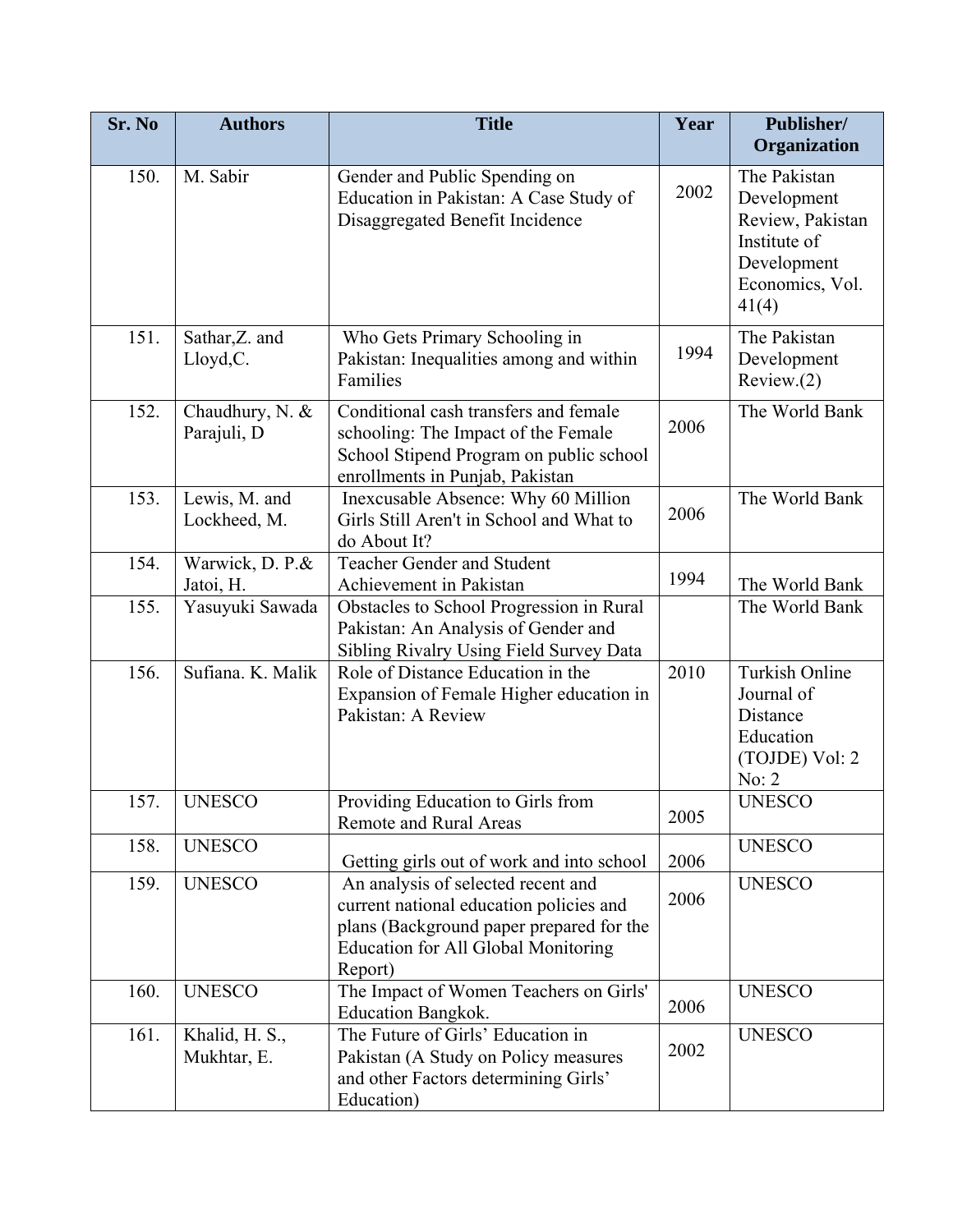| Sr. No | <b>Authors</b>                          | <b>Title</b>                                                                                                                                 | Year | Publisher/<br>Organization                                   |
|--------|-----------------------------------------|----------------------------------------------------------------------------------------------------------------------------------------------|------|--------------------------------------------------------------|
| 162.   | Munawar S.<br>Mirza                     | Gender analysis of school curriculum and<br>text books                                                                                       | 2004 | <b>UNESCO</b>                                                |
| 163.   | Rashid, Abbas                           | Donor Support to Education: Lessons<br>Learned in Pakistan                                                                                   | 2005 | <b>UNESCO</b>                                                |
| 164.   | <b>UNESCO</b>                           | The Education System in Pakistan:<br>Assessment of the National Education<br>Census                                                          | 2007 | <b>UNESCO</b>                                                |
| 165.   | Bista, M.B.<br>Cosstek, F.<br>Elizabeth | Providing Education to Girls from<br><b>Remote and Rural Areas</b>                                                                           | 2005 | UNESCO Asia &<br>Pacific Regional<br>Bureau for<br>Education |
| 166.   | <b>UNICEF</b>                           | Girl's Education in Pakistan                                                                                                                 |      | <b>UNICEF</b>                                                |
| 167.   | <b>UNICEF</b>                           | Gender Achievements and Prospects in<br>Education: The Gap                                                                                   | 2005 | <b>UNICEF</b>                                                |
| 168.   | <b>UNICEF</b>                           | 2005 and Beyond: Accelerating Girls'<br><b>Education in South Asia</b>                                                                       | 2005 | <b>UNICEF</b>                                                |
| 169.   | <b>UNICEF</b>                           | Measuring Gender Inequality in<br><b>Education</b> in South Asia                                                                             | 2005 | <b>UNICEF</b>                                                |
| 170.   | <b>UNICEF</b>                           | Social and Gender Disparity in Education<br>Sector-Wide and Programme Based<br>Approaches                                                    | 2006 | <b>UNICEF</b>                                                |
| 171.   | <b>UNICEF</b>                           | Social inclusion: Gender and equity in<br>education swaps in South Asia                                                                      | 2007 | <b>UNICEF</b>                                                |
| 172.   | <b>UNICEF</b>                           | Accelerating Girls' Education in Yemen                                                                                                       | 2007 | <b>UNICEF</b>                                                |
| 173.   | Amanda Seel                             | Addressing Social and Gender Disparity<br>in South Asia Through SWAPs and<br>PBAs in Education: How can we use<br>World Experience           | 2006 | <b>UNICEF</b>                                                |
| 174.   | Barbara Herz,                           | Educating Girls in South Asia: Promising<br>Approaches                                                                                       | 2006 | <b>UNICEF</b>                                                |
| 175.   | Haiplik, B.                             | Female Primary Teacher Absenteeism: A<br>Policy Challenge in Pakistan                                                                        |      | <b>UNICEF</b>                                                |
| 176.   | Ramya<br>Subrahmanian                   | Mainstreaming Gender for Better Girls'<br><b>Education: Policy and Institutional Issues</b>                                                  | 2006 | <b>UNICEF</b>                                                |
| 177.   | Ted Freeman                             | The Move to Programme-Based<br>Approaches - An Effective Partnership<br>for Girls' Education? The Experience of<br><b>Recent Evaluations</b> | 2006 | <b>UNICEF</b>                                                |
| 178.   | <b>UNICEF</b>                           | Analysis of School Damage in Flood<br>Emergency "Gender Disparities"                                                                         | 2010 | <b>UNICEF</b>                                                |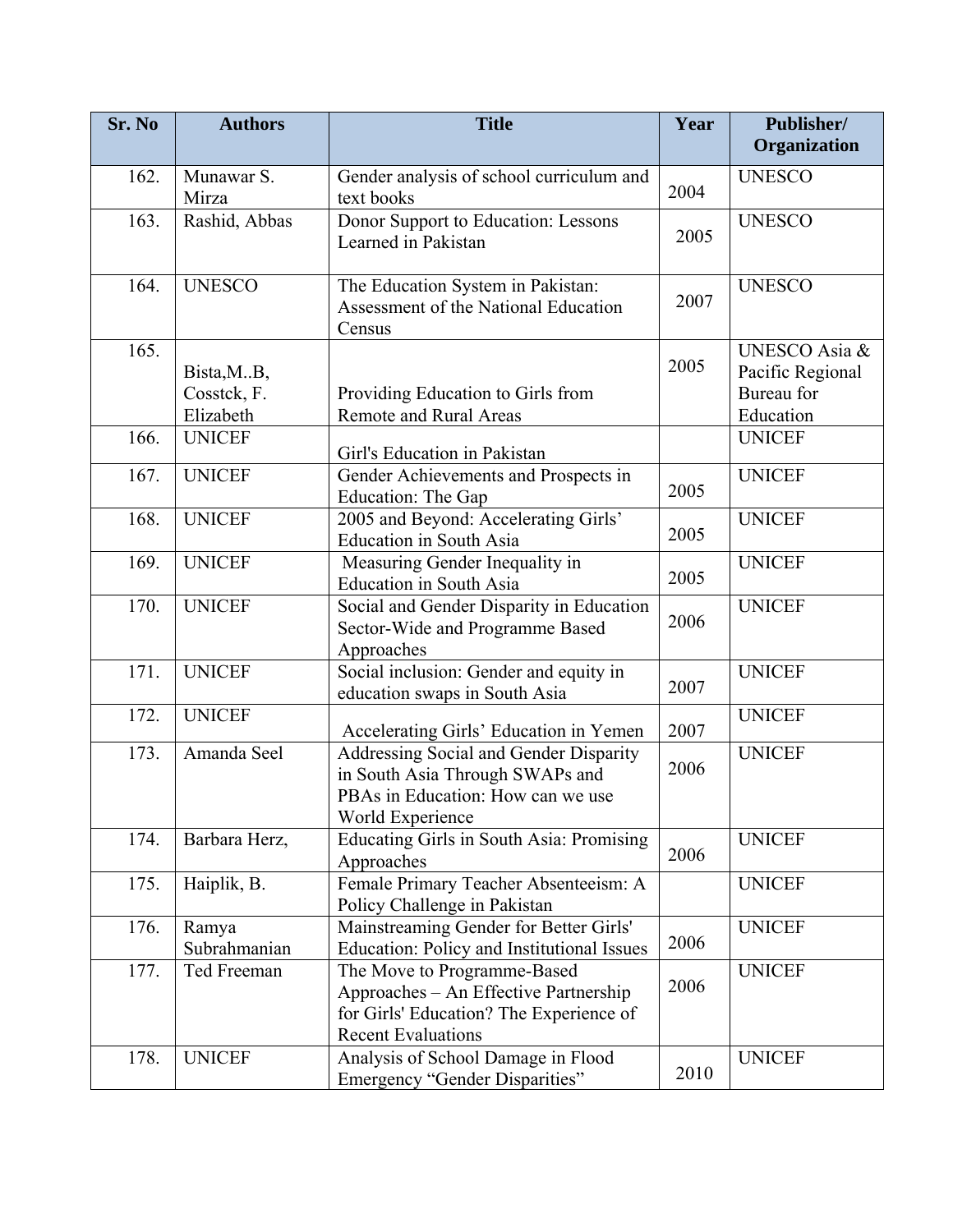| Sr. No | <b>Authors</b>                                  | <b>Title</b>                                                                                                | Year | Publisher/<br>Organization                                                          |
|--------|-------------------------------------------------|-------------------------------------------------------------------------------------------------------------|------|-------------------------------------------------------------------------------------|
|        |                                                 |                                                                                                             |      |                                                                                     |
| 179.   | <b>UNICEF</b>                                   | Gender in Education Knowledge,<br><b>Attitude and Practice Assessment</b>                                   | 2010 | <b>UNICEF</b>                                                                       |
| 180.   | <b>UNICEF</b>                                   | Gender Equality in and through<br>Education                                                                 |      | <b>UNICEF</b>                                                                       |
| 181.   | <b>UNICEF</b>                                   | GIS Mapping for Gender in Education<br><b>Policy Support Project</b>                                        | 2010 | <b>UNICEF</b><br>Gender in<br><b>Education Policy</b><br>Support Project-<br>Punjab |
| 182.   | <b>UNICEF</b>                                   | Measuring gender inequality in education<br>in South Asia                                                   | 2006 | <b>UNICEF</b>                                                                       |
| 183.   |                                                 | <b>UNGEI</b> in South Asia                                                                                  | 2006 | <b>UNICEF</b>                                                                       |
| 184.   | Yasmeen Samina                                  | Impact of Higher Education in<br>understanding of social recognition in<br>Women                            | 2005 | University of<br>Arid Agricultural,<br>Rawalpindi                                   |
| 185.   | Uzma Quraishi<br>Rukhsana Kalim                 | <b>Gender Based Faculty Development</b><br>Model for Higher Education                                       |      | University of<br>Management<br>Sciences Lahore                                      |
| 186.   | ILO                                             | Compendium of Small Scale Research<br>Grants<br>for University<br>Students<br>1n<br>Pakistan                |      | (WEC-PK) ILO                                                                        |
| 187.   | ILO                                             | Brochure<br>Small Scale Research<br>on<br>for<br>University<br>Grants<br>Students<br>1n<br>Pakistan         |      | (WEC-PK) ILO                                                                        |
| 188.   | Rana Ejaz Ali<br>Khan and<br>Karamat Ali        | Who Are Schooled in Urban Pakistan?                                                                         | 2005 | <b>Working Papers</b><br>0994, Economic<br>Growth Center,<br>Yale University        |
| 189.   | Jessica Holmes                                  | Measuring the Determinants of School<br>Completion in Pakistan: Analysis of<br>Censoring and Selection Bias | 1999 | <b>Working Papers</b><br>794, Economic<br>Growth Center,<br><b>Yale University</b>  |
| 190.   | Alderman, Harold                                | Public Schooling Expenditures in Rural<br>Pakistan: Efficiently Targeting Girls and<br>a Lagging Region     | 1995 | World Bank                                                                          |
| 191.   | Khwaja, Asim;<br>Das, Jishnu;<br>Andrabi, Tahir | Students Today, Teachers Tomorrow?<br>Identifying Constraints on the Provision<br>of Education              | 2007 | World Bank                                                                          |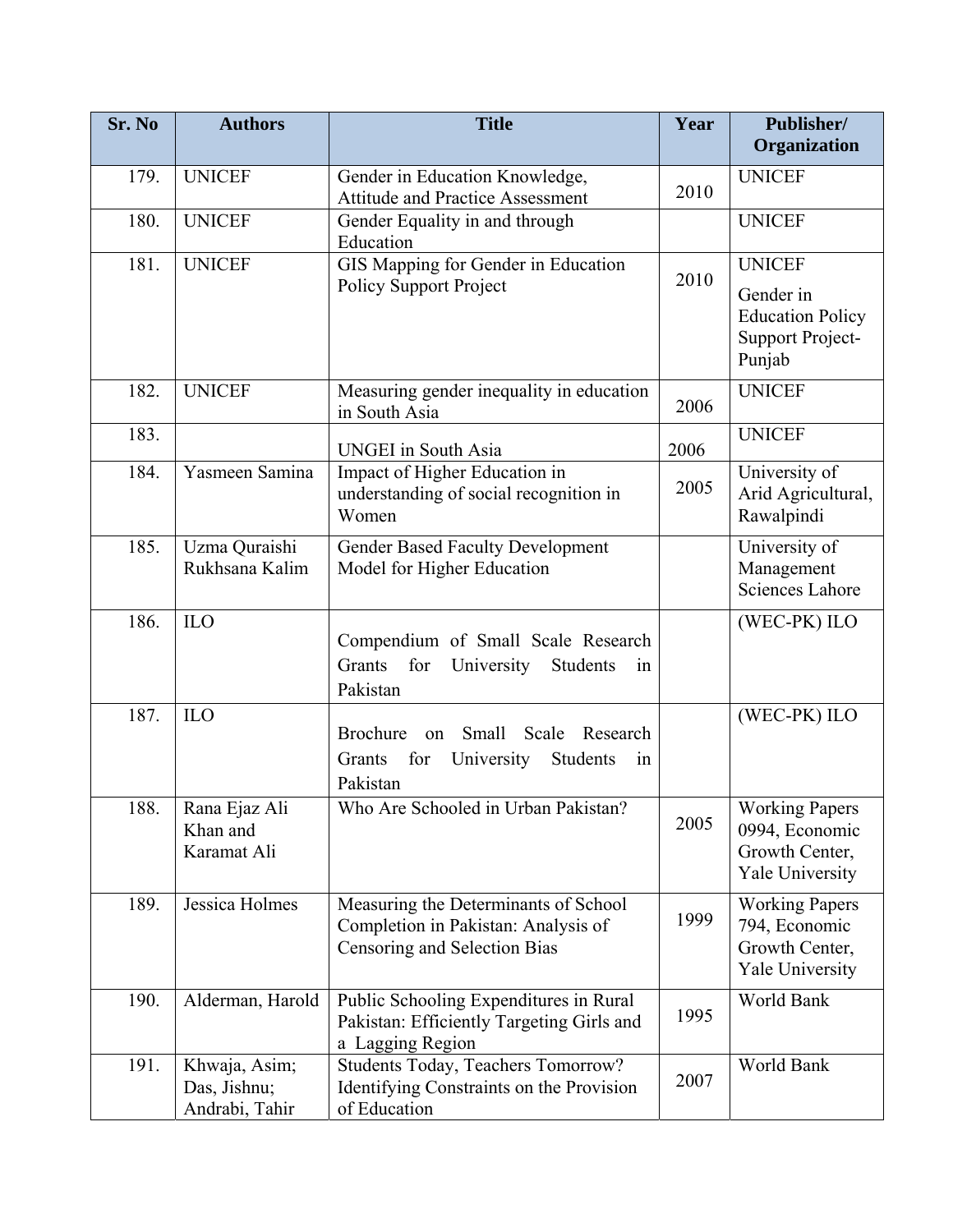| Sr. No | <b>Authors</b>                                 | <b>Title</b>                                                                                                | Year | Publisher/<br>Organization                                             |
|--------|------------------------------------------------|-------------------------------------------------------------------------------------------------------------|------|------------------------------------------------------------------------|
| 192.   | Sagar C, Jain                                  | Public spending and the poor: Theory and<br>evidence                                                        | 1995 | World Bank                                                             |
| 193.   | Jishnu Das                                     | Learning Levels and Gaps in Pakistan                                                                        | 2006 | World Bank<br>Policy Research<br><b>Working Paper</b><br>4067          |
| 194.   | Andrabi.T, Das.T,<br>Khwaja.A, and<br>Zajonc.T | Religious school enrollment in Pakistan:<br>A look at the data                                              | 2007 | World Bank<br>Policy Research<br><b>Working Paper</b><br>No. 3521.     |
| 195.   | World Bank                                     | Learning Levels and Gaps in Pakistan                                                                        | 2006 | World Bank<br>Policy Research<br><b>Working Paper</b><br>No. 4067      |
| 196.   | Colclough.C,<br>Christopher                    | The impact of primary schooling on<br>economic development: A review of the<br>evidence                     | 1982 | World<br>Development,<br>Elsevier, Vol.<br>10(3)                       |
| 197.   | Peter Glick                                    | What Policies will reduce Gender<br>Schooling Gaps in Developing Countries:<br>Evidence and Interpretation  | 2008 | World<br>Development,<br>Vol. 36, Issue 9                              |
| 198.   | Lewis, M. and<br>Lockheed, M                   | Exclusion, Gender and Education: Case<br>Studies from the Developing World<br>Center for Global Development | 2007 | <b>Oxford Press</b>                                                    |
|        | <b>Unpublished Research</b>                    |                                                                                                             |      |                                                                        |
| 199.   | Rasti Fatima<br>Sadaf Rehman                   | A study of attitude of male and female<br>teachers towards their students at Punjab<br>University           | 2003 | Department of<br>Gender Studies,<br>University of the<br>Punjab Lahore |
| 200.   | Hina Siddiqui                                  | A study on the of NGOs in promoting<br>female education                                                     | 2003 | Department of<br>Gender Studies,<br>University of the<br>Punjab Lahore |
| 201.   | Sabeen Fatima<br>Nazia mir                     | The awareness level of educated and<br>uneducated women about water and air<br>pollution                    | 2004 | Department of<br>Gender Studies,<br>University of the<br>Punjab Lahore |

 $\mathsf{l}$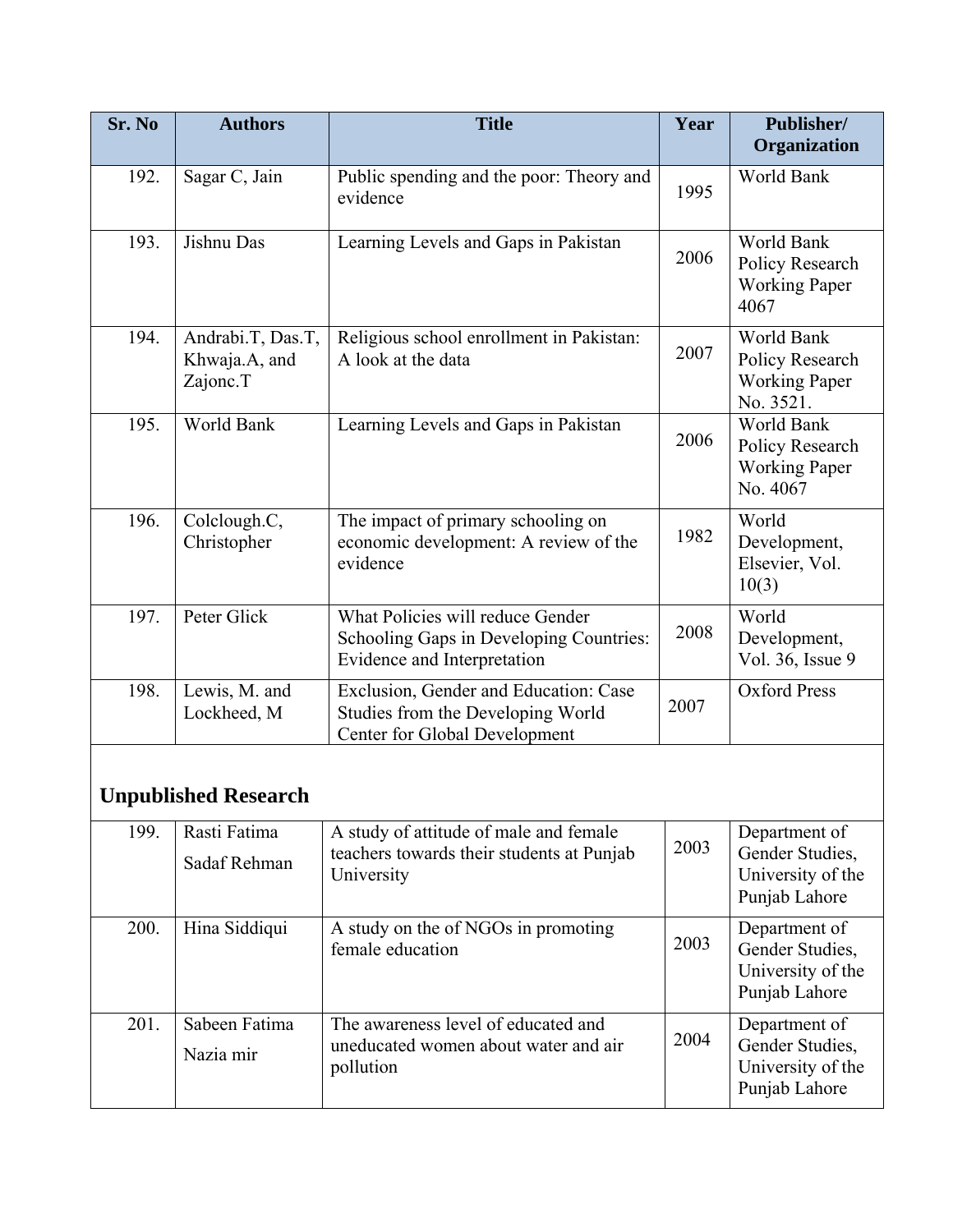| Sr. No | <b>Authors</b>                 | <b>Title</b>                                                                                                              | Year | Publisher/<br>Organization                                             |
|--------|--------------------------------|---------------------------------------------------------------------------------------------------------------------------|------|------------------------------------------------------------------------|
| 202.   | Amna Khan<br>Uzma Ilyas        | Problems faced by female students resident<br>in Punjab University hostels                                                | 2004 | Department of<br>Gender Studies,<br>University of the<br>Punjab Lahore |
| 203.   | Nida Amin<br>Umra Khalid       | Gender Differential impact of internet on<br>students of Punjab University, Lahore                                        | 2005 | Department of<br>Gender Studies,<br>University of the<br>Punjab Lahore |
| 204.   | Nafeesa<br>Shahzadi            | Gender differencesin the learning styles<br>and study habits of boys and girls at<br>secondary level                      | 2006 | Department of<br>Gender Studies,<br>University of the<br>Punjab Lahore |
| 205.   | Maryam Jaffer<br>Shaista Ikram | Ageing among men and women                                                                                                | 2006 | Department of<br>Gender Studies,<br>University of the<br>Punjab Lahore |
| 206.   | Sana Batool                    | Awareness of teachers about women<br>protection bill                                                                      | 2007 | Department of<br>Gender Studies,<br>University of the<br>Punjab Lahore |
| 207.   | Aqleem Fatimah                 | Influence of teachers' score achievement at<br>primary level                                                              | 2007 | Department of<br>Gender Studies,<br>University of the<br>Punjab Lahore |
| 208.   | Ayesha Asif                    | Attitude of the university students towards<br>the practicing of dowry system                                             | 2007 | Department of<br>Gender Studies,<br>University of the<br>Punjab Lahore |
| 209.   | Muzammal<br>Hussain            | Attitude of the rural parents towards girls<br>education                                                                  | 2008 | Department of<br>Gender Studies,<br>University of the<br>Punjab Lahore |
| 210.   | Saba Sakina                    | A comprehensive study to measure the<br>awareness level of highly educated women<br>about their social status in Pakistan | 2008 | Department of<br>Gender Studies,<br>University of the<br>Punjab Lahore |
| 211.   | Ansar Abbas<br>Nadia Sattar    | Gender sensitization among University<br>students                                                                         | 2008 | Department of<br>Gender Studies,<br>University of the                  |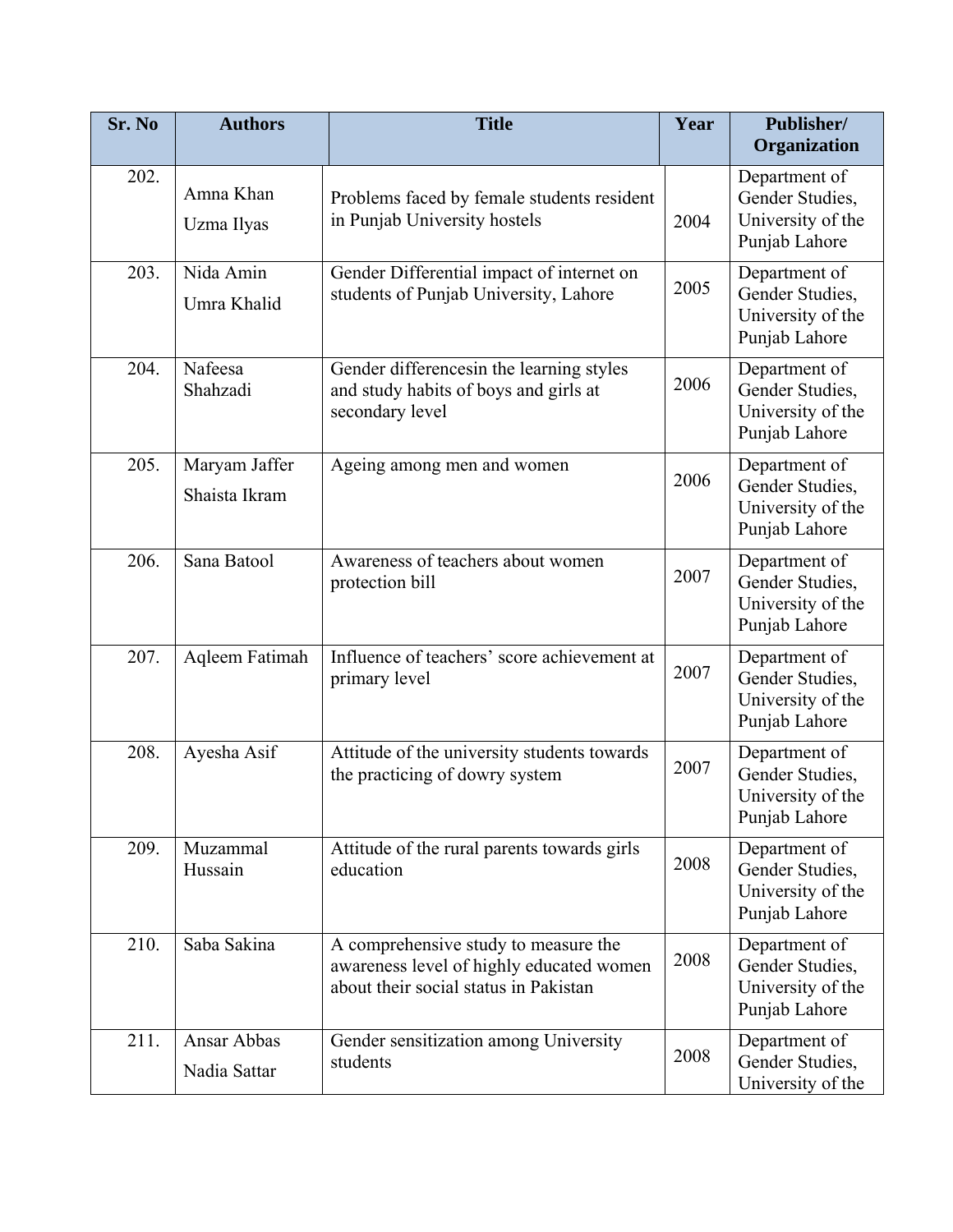| Sr. No | <b>Authors</b>                                 | <b>Title</b>                                                                                                                                       | Year | Publisher/<br>Organization                                             |
|--------|------------------------------------------------|----------------------------------------------------------------------------------------------------------------------------------------------------|------|------------------------------------------------------------------------|
|        |                                                |                                                                                                                                                    |      | Punjab Lahore                                                          |
| 212.   | Ammara Rafique<br>Shumaila Nasir               | Level of education of parents and their<br>attitude toward girls and boys                                                                          | 2008 | Department of<br>Gender Studies,<br>University of the<br>Punjab Lahore |
| 213.   | Fouzia Mahwish<br>Samara Rafique               | Attitude of males towards females'<br>education and employment in rural areas of<br>Sheikhpura district                                            | 2008 | Department of<br>Gender Studies,<br>University of the<br>Punjab Lahore |
| 214.   | Tasleem Kusar<br>Mizna Asif                    | Attitude of the students of Punjab<br>university towards internet uses and abuses                                                                  | 2008 | Department of<br>Gender Studies,<br>University of the<br>Punjab Lahore |
| 215.   | Ayesha Khan                                    | Gender socialization and teachers                                                                                                                  | 2008 | Department of<br>Gender Studies,<br>University of the<br>Punjab Lahore |
| 216.   | Sameer Iqbal<br>Malik<br>Madiha Rauf<br>Hashmi | A comparative study of gender differences<br>among university students about perception<br>of fashion trends and purchasing behaviors              | 2009 | Department of<br>Gender Studies,<br>University of the<br>Punjab Lahore |
| 217.   | Sadia Arshad<br>Rabia Basri                    | Perception and practice of using short<br>message service (sms) among youth                                                                        | 2009 | Department of<br>Gender Studies,<br>University of the<br>Punjab Lahore |
| 218.   | Labeeba Tahir<br>Mahreen Yasin                 | Trend analysis of researches carried out by<br>students from 2001-2008 at the Department<br>of gender Studies, University of the<br>Punjab, Lahore | 2009 | Department of<br>Gender Studies,<br>University of the<br>Punjab Lahore |
| 219.   | Mian M. Ahmad<br>Iqbal<br>Madiha Khalid        | Problems faced by the university graduates<br>in starting their career                                                                             | 2010 | Department of<br>Gender Studies,<br>University of the<br>Punjab Lahore |
| 220.   | Qurat-ul-ain                                   | Gender sensitization among university<br>teachers                                                                                                  | 2010 | Department of<br>Gender Studies,<br>University of the<br>Punjab Lahore |
| 221.   | Zahra Mehboob                                  | Gender analysis of youth opinion about                                                                                                             | 2010 | Department of<br>Gender Studies,                                       |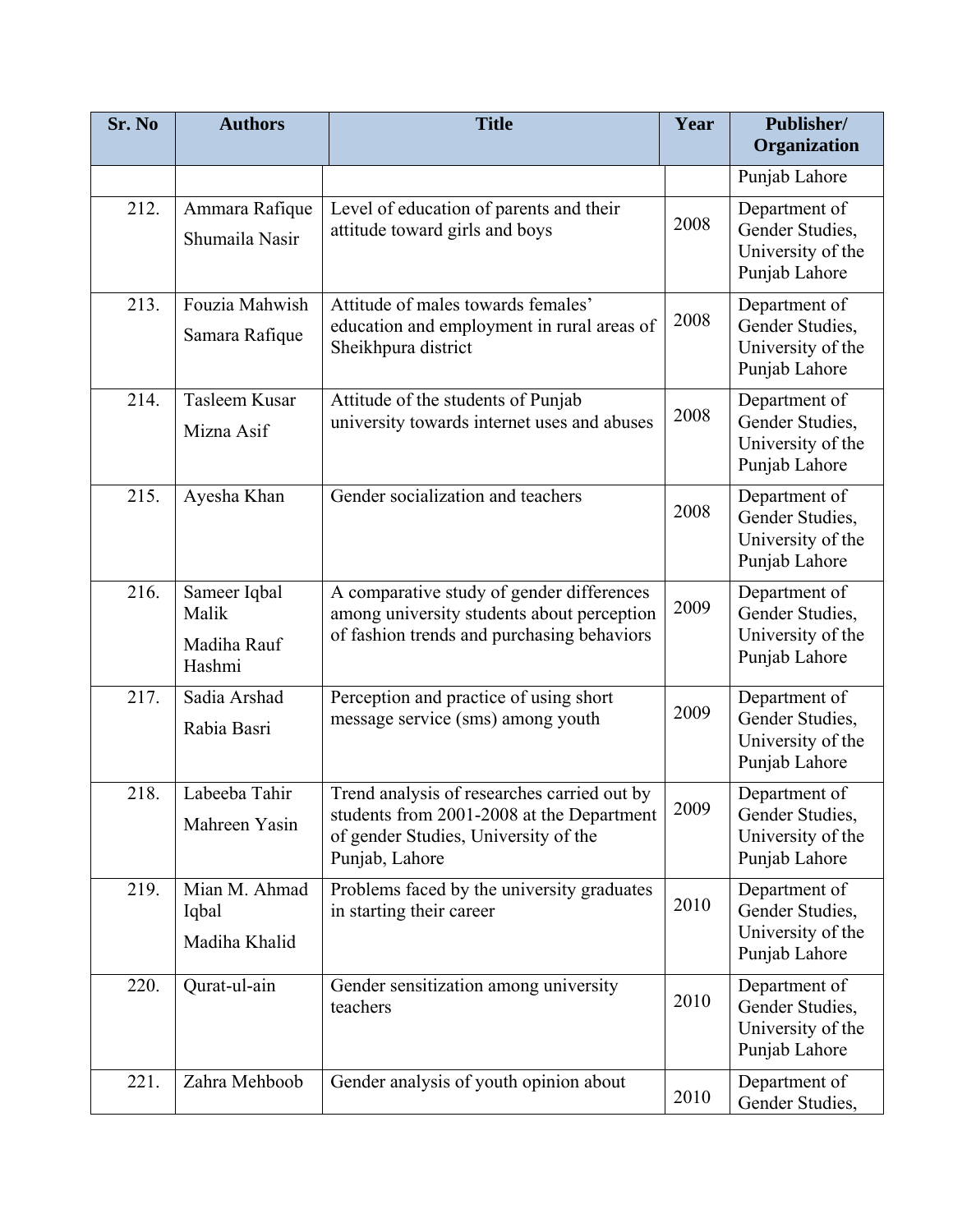| Sr. No | <b>Authors</b>                | <b>Title</b>                                                                                                        | Year | Publisher/<br>Organization                                             |
|--------|-------------------------------|---------------------------------------------------------------------------------------------------------------------|------|------------------------------------------------------------------------|
|        |                               | brain drain in Pakistan                                                                                             |      | University of the<br>Punjab Lahore                                     |
| 222.   | Shama Ishaq<br>Bushra Sherazi | Gender composition in Punjab university                                                                             | 2010 | Department of<br>Gender Studies,<br>University of the<br>Punjab Lahore |
| 223.   | Mehwish Nisar                 | A gendered analysis of enrollment of<br>public sector universities in Lahore                                        | 2011 | Department of<br>Gender Studies,<br>University of the<br>Punjab Lahore |
| 224.   | <b>Bushra Saleem</b>          | Gender role learning through toy play                                                                               | 2011 | Department of<br>Gender Studies,<br>University of the<br>Punjab Lahore |
| 225.   | Khadija Saleem                | Gender differences in career orientation<br>among the Punjab University faculty<br>members                          | 2011 | Department of<br>Gender Studies,<br>University of the<br>Punjab Lahore |
| 226.   | Fiza Nawaz                    | Awareness in Punjan University teachers<br>about educational methods of special<br>students                         | 2011 | Department of<br>Gender Studies,<br>University of the<br>Punjab Lahore |
| 227.   | Hira Shabbir                  | A study the effects of load shedding on<br>students' study performance                                              | 2011 | Department of<br>Gender Studies,<br>University of the<br>Punjab Lahore |
| 228.   | Nishat Abad                   | A Study of attitudes towards Marriage and<br>Marriage Practices of a Select Sample of<br>College Students in Lahore | 1958 | Department of<br>Sociology,<br>University of the<br>Punjab Lahore      |
| 229.   | Shakila Akhtar                | Attitude of women towards Education                                                                                 | 1958 | Department of<br>Sociology,<br>University of the<br>Punjab Lahore      |
| 230.   | Siddiqa Begum                 | A Sociological Study of some problems of<br>Women Teachers in Girls High School of<br>Lahore                        | 1958 | Department of<br>Sociology,<br>University of the<br>Punjab Lahore      |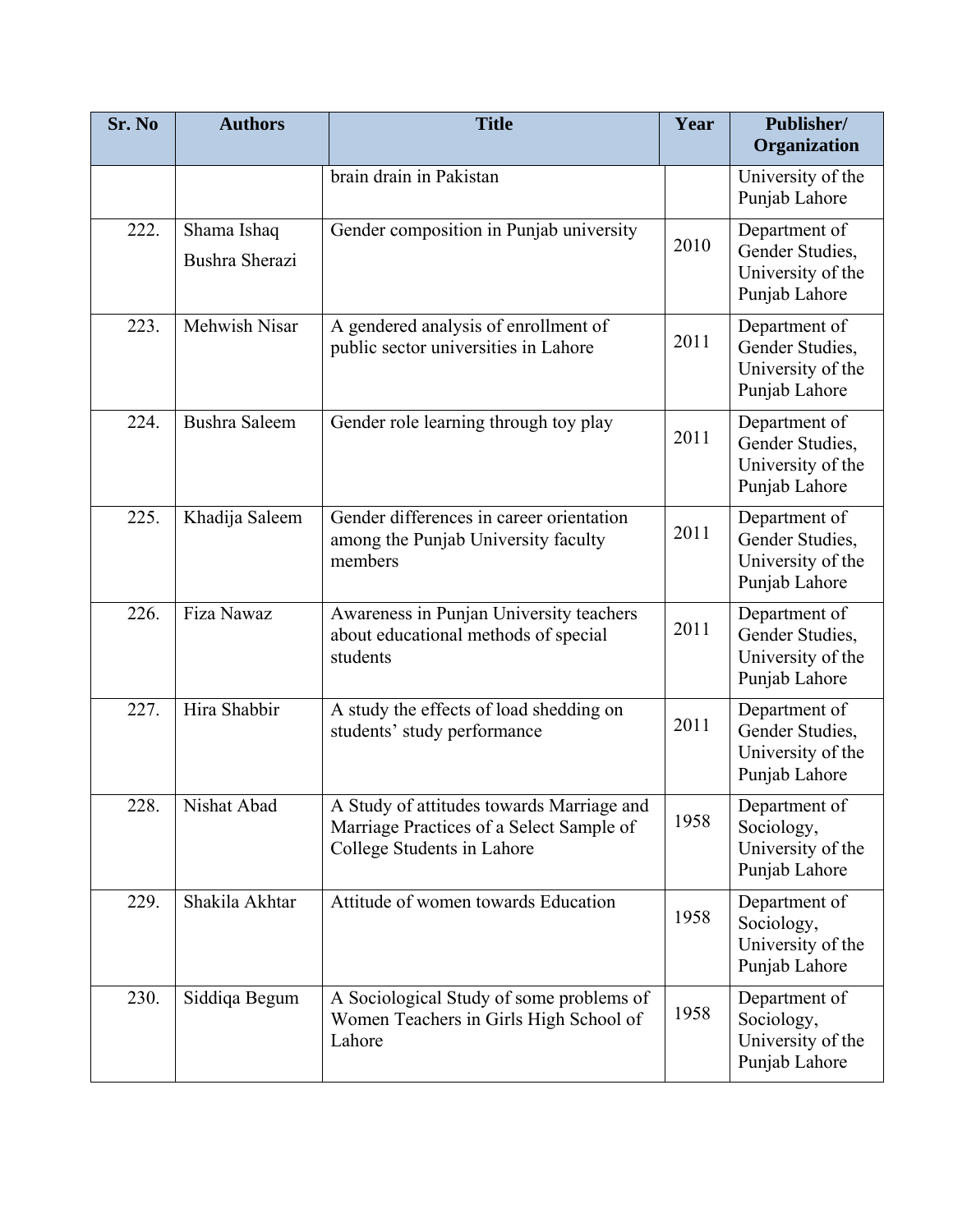| Sr. No | <b>Authors</b>       | <b>Title</b>                                                                                                                                    | Year | Publisher/<br>Organization                                        |
|--------|----------------------|-------------------------------------------------------------------------------------------------------------------------------------------------|------|-------------------------------------------------------------------|
| 231.   | Zohra Ashraf         | A Study of First Division Female<br>Matriculates Students who were unable to<br>maintain the same standard in their<br>Intermediate Examination | 1959 | Department of<br>Sociology,<br>University of the<br>Punjab Lahore |
| 232.   | Muhammad<br>Saddique | A Sociological Study of some factors<br>leading to opposition of female education<br>in Pakistani village                                       | 1959 | Department of<br>Sociology,<br>University of the<br>Punjab Lahore |
| 233.   | Fahmeeda<br>Begum    | Reference group as a factor influencing the<br>attitude of women towards formal female<br>education                                             | 1960 | Department of<br>Sociology,<br>University of the<br>Punjab Lahore |
| 234.   | Skindar Khan         | Housewife's education and the number of<br>children in the family as the factors<br>affecting the levels of living                              | 1960 | Department of<br>Sociology,<br>University of the<br>Punjab Lahore |
| 235.   | Farkhanda Shah       | Selected aspects of college and family<br>environment as factors affecting the results<br>of the female students at graduation level            | 1960 | Department of<br>Sociology,<br>University of the<br>Punjab Lahore |
| 236.   | Shaheena<br>Ahmad    | Opinions of female undergraduates<br>towards coeducation                                                                                        | 1962 | Department of<br>Sociology,<br>University of the<br>Punjab Lahore |
| 237.   | Shamim Ishrat        | Some family variables related to the input<br>of degree students in Multan Colleges                                                             | 1963 | Department of<br>Sociology,<br>University of the<br>Punjab Lahore |
| 238.   | Abdul Naeem<br>Khan  | The performance of students as related to<br>some of the family background factors                                                              | 1963 | Department of<br>Sociology,<br>University of the<br>Punjab Lahore |
| 239.   | Abeeda malik         | A study of the coordination of lady<br>teacher's roles as housewives with family<br>goals in Government Girls High Schools,<br>Lahore           | 1963 | Department of<br>Sociology,<br>University of the<br>Punjab Lahore |
| 240.   | Farhat Afza          | Some of the family variables affecting the<br>attitude of the women of a selected<br>community towards female college                           | 1965 | Department of<br>Sociology,<br>University of the                  |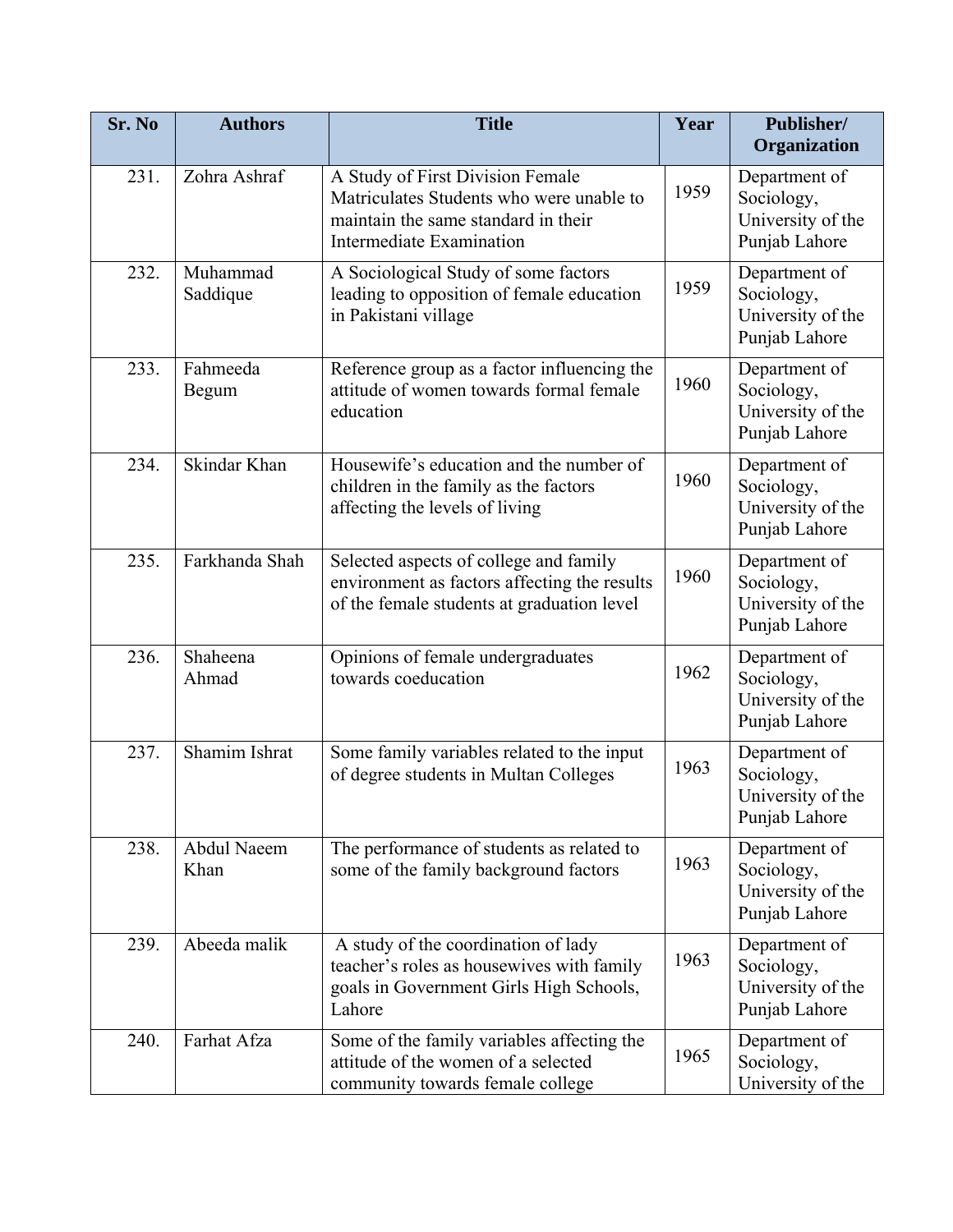| Sr. No | <b>Authors</b>            | <b>Title</b>                                                                                   | Year | Publisher/<br>Organization                                        |
|--------|---------------------------|------------------------------------------------------------------------------------------------|------|-------------------------------------------------------------------|
|        |                           | education                                                                                      |      | Punjab Lahore                                                     |
| 241.   | Muhammad<br>Anwar         | Selected family background factors as<br>related to students' academic performance             | 1965 | Department of<br>Sociology,<br>University of the<br>Punjab Lahore |
| 242.   | Akhtar Sadar-ud-<br>Din   | A study of the resourcefulness of girls<br>primary schools in Lahore district                  | 1965 | Department of<br>Sociology,<br>University of the<br>Punjab Lahore |
| 243.   | Tehmina Gul               | Opinion of the female students of Punjab<br>University towards coeducation                     | 1965 | Department of<br>Sociology,<br>University of the<br>Punjab Lahore |
| 244.   | Abdul Karim               | Students' performance at graduate level as<br>related to the family educational<br>environment | 1965 | Department of<br>Sociology,<br>University of the<br>Punjab Lahore |
| 245.   | Zahida Nasreen            | Occupational goals related to the students'<br>academic performance                            | 1965 | Department of<br>Sociology,<br>University of the<br>Punjab Lahore |
| 246.   | Nasrin Tahira             | Attitude of female under-graduate students<br>towards arranged marriage                        | 1965 | Department of<br>Sociology,<br>University of the<br>Punjab Lahore |
| 247.   | Kalsoom<br>Quraishi       | A study of the performance of students in<br>relation to their family environment              | 1966 | Department of<br>Sociology,<br>University of the<br>Punjab Lahore |
| 248.   | Riaz Ahmad                | Female education in view of "Imams" of<br>Lahore city                                          | 1967 | Department of<br>Sociology,<br>University of the<br>Punjab Lahore |
| 249.   | Ghulam Sarwar<br>Gishkori | Coeducation as viewed by the residents of<br>D.G. Khan city                                    | 1967 | Department of<br>Sociology,<br>University of the<br>Punjab Lahore |
| 250.   | Hassan Ahmad<br>Khan      | A study of local orientation of rural people<br>in relation to their acceptance of formal      | 1967 | Department of<br>Sociology,                                       |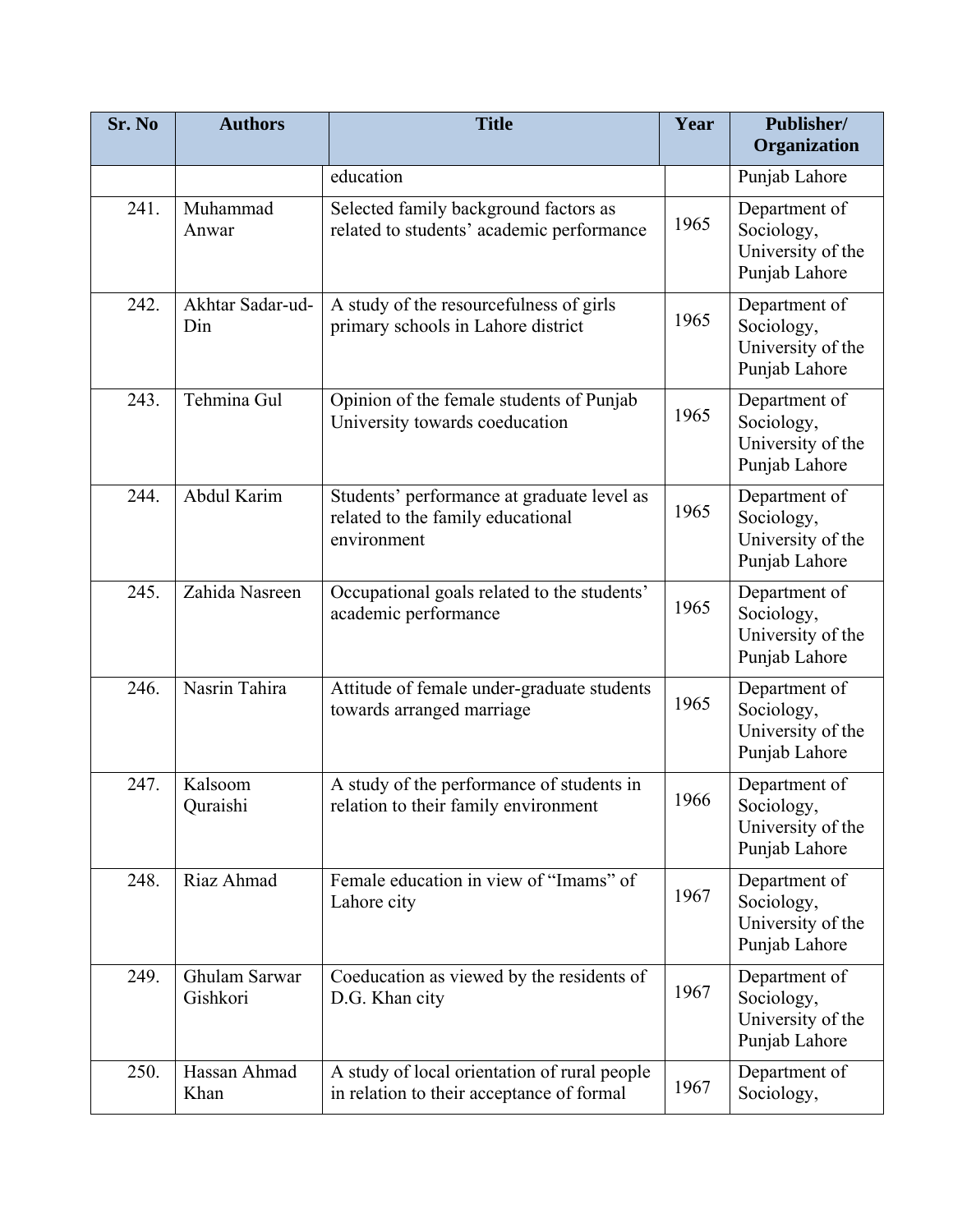| Sr. No | <b>Authors</b>              | <b>Title</b>                                                                                                        | Year | Publisher/<br>Organization                                        |
|--------|-----------------------------|---------------------------------------------------------------------------------------------------------------------|------|-------------------------------------------------------------------|
|        |                             | female education                                                                                                    |      | University of the<br>Punjab Lahore                                |
| 251.   | Kulaum Akhtar               | Role expectations and job adjustment of<br>lady lecturers of the degree colleges of the<br>city of Lahore           | 1968 | Department of<br>Sociology,<br>University of the<br>Punjab Lahore |
| 252.   | Ghulam Farid<br>Pathan      | Sacred orientation and attidude towards<br>formal female education                                                  | 1968 | Department of<br>Sociology,<br>University of the<br>Punjab Lahore |
| 253.   | Muhammad Jalil<br>Aali      | Sacred orientation and attitude toward<br>coeducation                                                               | 1969 | Department of<br>Sociology,<br>University of the<br>Punjab Lahore |
| 254.   | Nasim Imdad                 | Socio-economic status of parents in<br>realtion to the educational achievements of<br>female post-graduate students | 1969 | Department of<br>Sociology,<br>University of the<br>Punjab Lahore |
| 255.   | Shaista Parveen             | Attitude of girl students of the Punjab<br>University toward coeducation                                            | 1970 | Department of<br>Sociology,<br>University of the<br>Punjab Lahore |
| 256.   | Naseem Shahina              | Job satisfaction among the lecturers of<br>Punjab University, New Campus                                            | 1970 | Department of<br>Sociology,<br>University of the<br>Punjab Lahore |
| 257    | M. Javed Akbar              | Socio-economic status and attitude towards<br>formal female education                                               | 1971 | Department of<br>Sociology,<br>University of the<br>Punjab Lahore |
| 258.   | Nighat Majeed               | A comparative study of the educational<br>and carrer aspirations of mothers and their<br>daughters                  | 1973 | Department of<br>Sociology,<br>University of the<br>Punjab Lahore |
| 259.   | <b>Javed Feroze</b><br>Rana | Attitude of people of Jevan Hana towards<br>formal female education                                                 | 1973 | Department of<br>Sociology,<br>University of the<br>Punjab Lahore |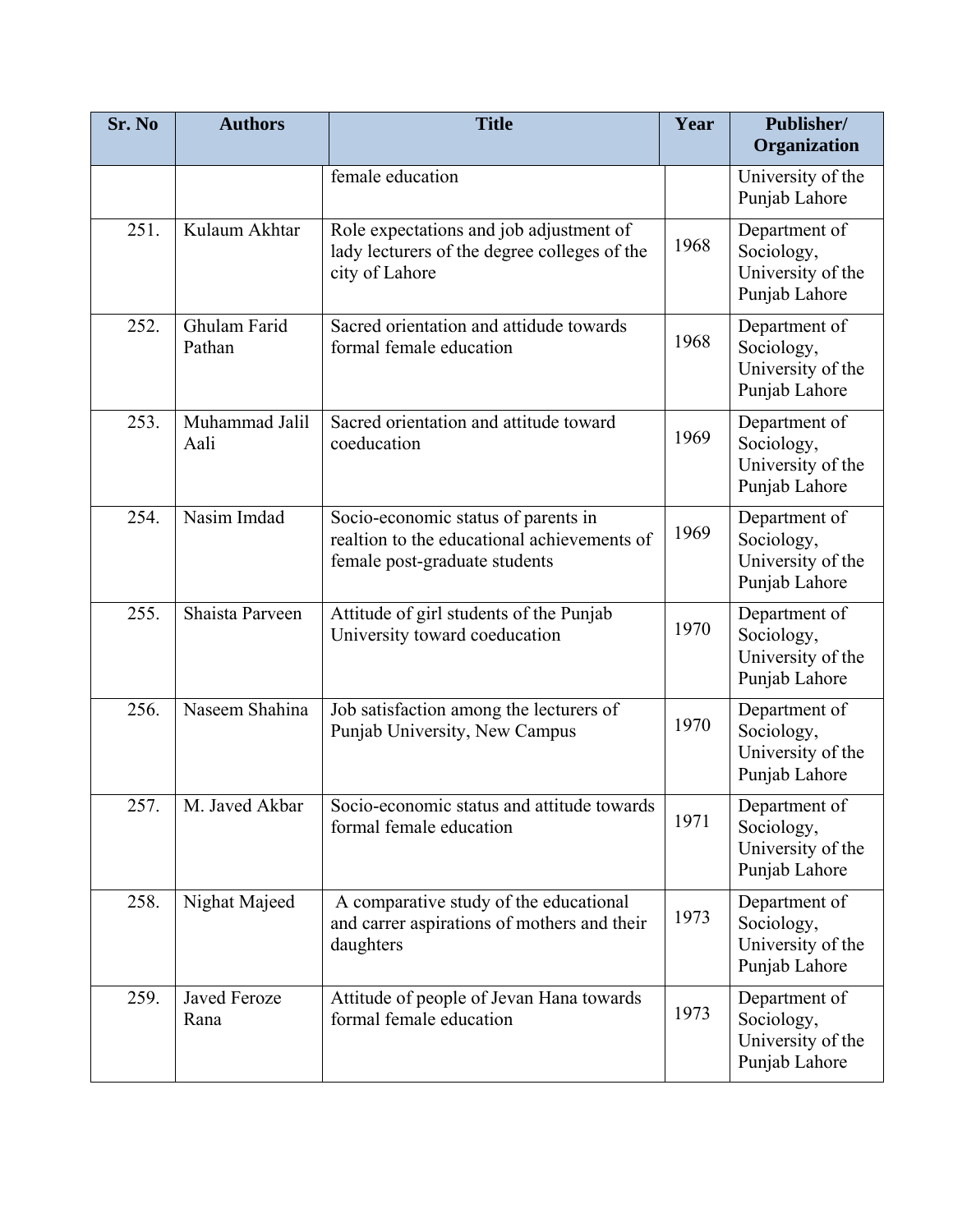| Sr. No | <b>Authors</b>           | <b>Title</b>                                                                                                                                 | Year | Publisher/<br>Organization                                        |
|--------|--------------------------|----------------------------------------------------------------------------------------------------------------------------------------------|------|-------------------------------------------------------------------|
| 260.   | <b>Amtul Quddus</b>      | The socio-economic status as factor<br>affecting the academic performance of<br>college girls                                                | 1974 | Department of<br>Sociology,<br>University of the<br>Punjab Lahore |
| 261.   | Fakhra parveen           | Attitude of female students towards caste<br>system                                                                                          | 1975 | Department of<br>Sociology,<br>University of the<br>Punjab Lahore |
| 262.   | Tahseen Aslam            | Attitude of female post graduate students<br>towards arranged marriage                                                                       | 1978 | Department of<br>Sociology,<br>University of the<br>Punjab Lahore |
| 263.   | Taranum<br>Chaudhry      | A comparative study of the family power<br>structures of the housewives and working<br>wives of teachers of the Punjab University,<br>Lahore | 1978 | Department of<br>Sociology,<br>University of the<br>Punjab Lahore |
| 264.   | M. Nawaz Khan<br>Khalidi | Aptitude towards women universities                                                                                                          | 1978 | Department of<br>Sociology,<br>University of the<br>Punjab Lahore |
| 265.   | <b>Nuzhat Youns</b>      | Attitude of the post-graduate students of<br>Punjab University towards arranged<br>marriage                                                  | 1978 | Department of<br>Sociology,<br>University of the<br>Punjab Lahore |
| 266.   | Mustjab Ahmad            | Socio-economic background of the family<br>and achievement motivation of school<br>going children                                            | 1979 | Department of<br>Sociology,<br>University of the<br>Punjab Lahore |
| 267.   | Tanveer Khalida          | Marital adjustment of educated working<br>women                                                                                              | 1979 | Department of<br>Sociology,<br>University of the<br>Punjab Lahore |
| 268.   | Fahana parveen           | Alienation in female teachers                                                                                                                | 1979 | Department of<br>Sociology,<br>University of the<br>Punjab Lahore |
| 269.   | Farhat Zafar             | The images of male and female roles in<br>Urdu fiction                                                                                       | 1982 | Department of<br>Sociology,<br>University of the                  |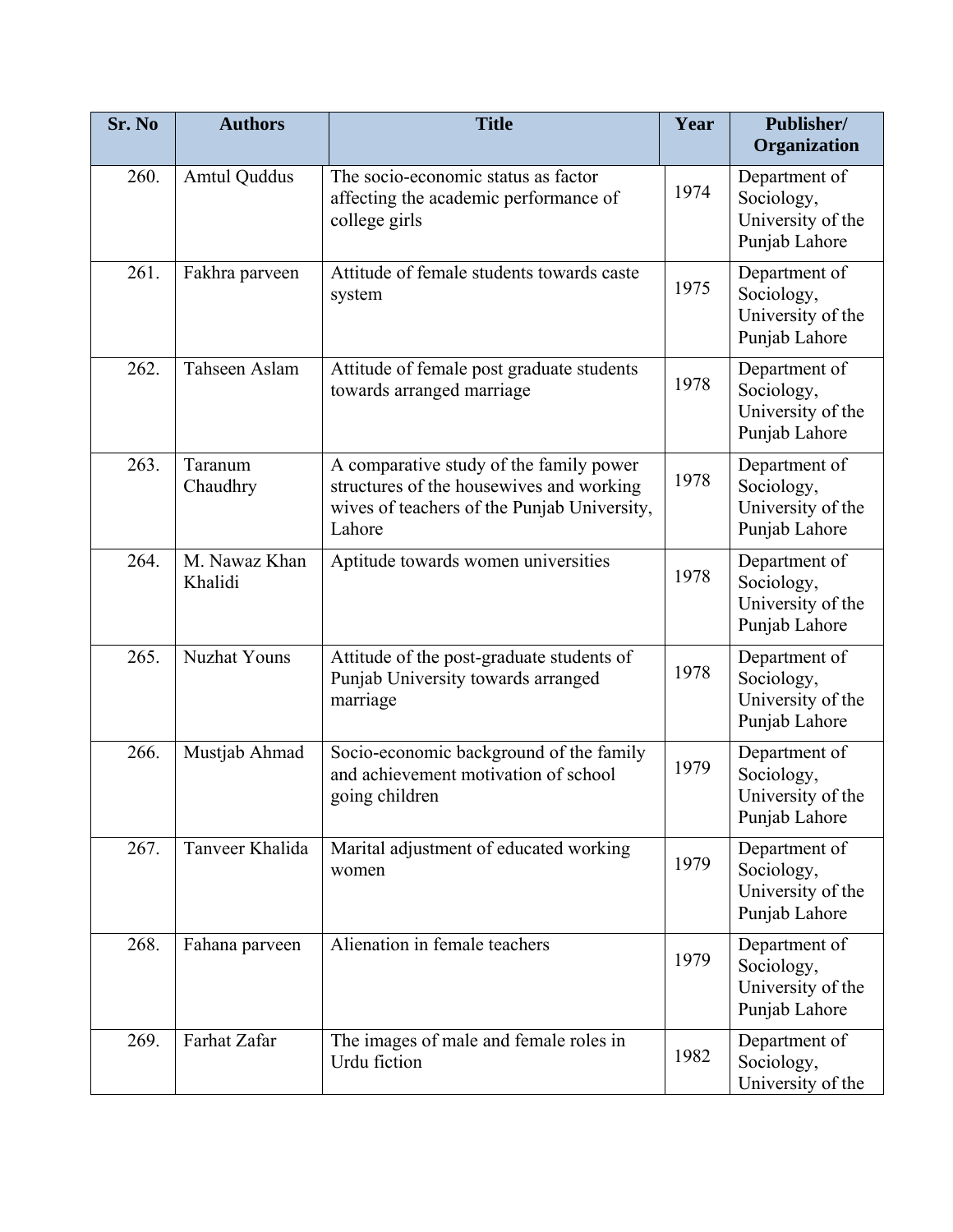| Sr. No | <b>Authors</b>                 | <b>Title</b>                                                                                         | Year | Publisher/<br>Organization                                        |
|--------|--------------------------------|------------------------------------------------------------------------------------------------------|------|-------------------------------------------------------------------|
|        |                                |                                                                                                      |      | Punjab Lahore                                                     |
| 270.   | Shomaila Haq                   | Occupational aspirations among college<br>girl students                                              | 1984 | Department of<br>Sociology,<br>University of the<br>Punjab Lahore |
| 271.   | Noor Afshan                    | Education of females and their marital<br>adjustment                                                 | 1985 | Department of<br>Sociology,<br>University of the<br>Punjab Lahore |
| 272.   | Nighat Parveen                 | Mothers' education and its effects on<br>academic achievement motivation of their<br>female children | 1985 | Department of<br>Sociology,<br>University of the<br>Punjab Lahore |
| 273.   | Nuzhat Ramzan                  | Education of the parents and socialization                                                           | 1985 | Department of<br>Sociology,<br>University of the<br>Punjab Lahore |
| 274.   | Farzana Tehseen                | Education of the female and their age at<br>marriage                                                 | 1985 | Department of<br>Sociology,<br>University of the<br>Punjab Lahore |
| 275.   | <b>Amtul Salam</b><br>Mubarika | Female clients' preference for the<br>contraceptive methods and education of<br>their husbands       | 1986 | Department of<br>Sociology,<br>University of the<br>Punjab Lahore |
| 276.   | Fouzia Nemat                   | Attitude of the female school teachers<br>towards biradari system                                    | 1986 | Department of<br>Sociology,<br>University of the<br>Punjab Lahore |
| 277.   | Razia Sadiq                    | Impact of house wive's education on their<br>rate of fertility                                       | 1986 | Department of<br>Sociology,<br>University of the<br>Punjab Lahore |
| 278.   | Lubna Rasheed                  | Portrayal of occupations in the school text-<br>books                                                | 1988 | Department of<br>Sociology,<br>University of the<br>Punjab Lahore |
| 279.   | Dilshad Tahira                 | A study of job satifaction among lady<br>teachers working in private schools of                      | 1988 | Department of<br>Sociology,                                       |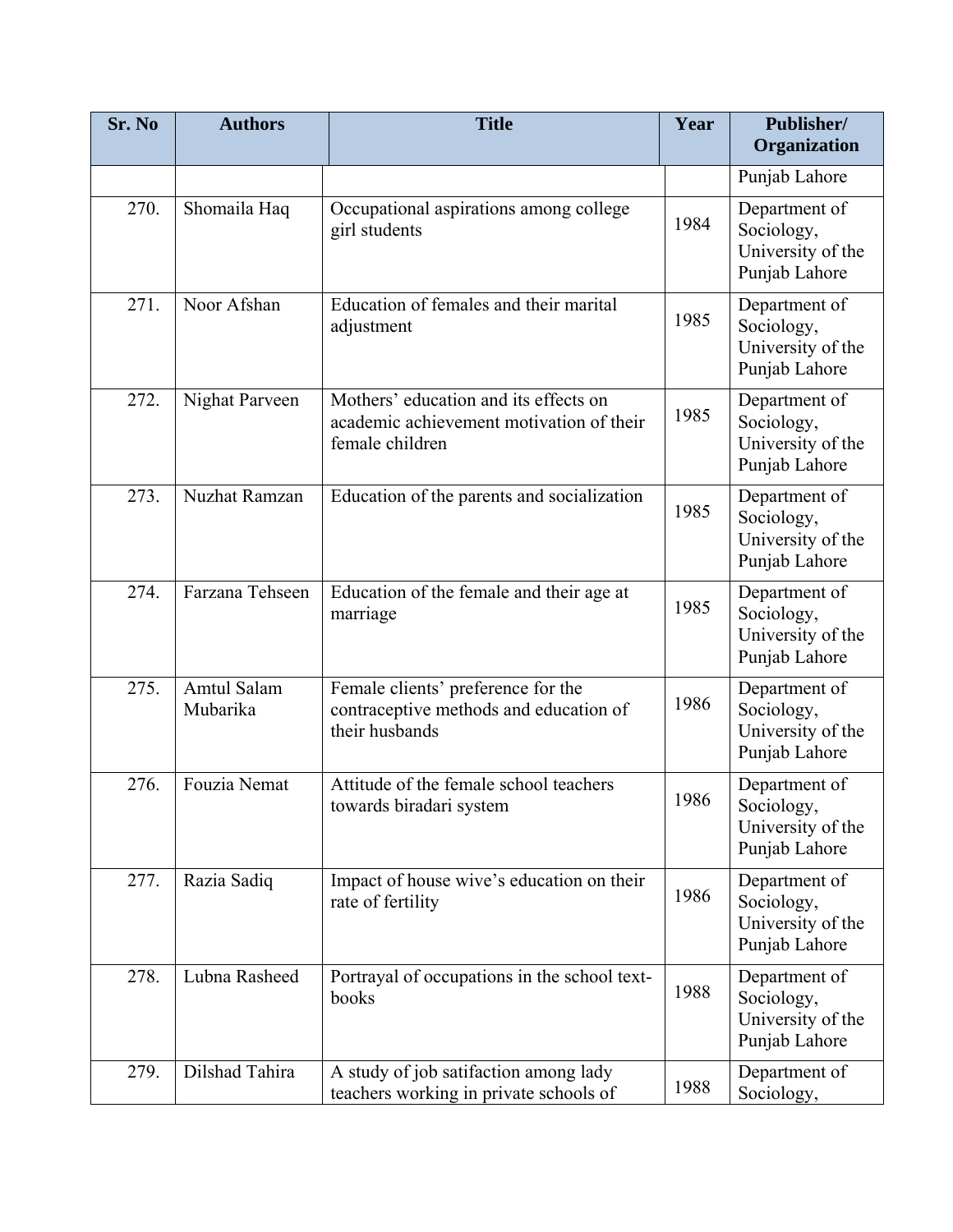| Sr. No | <b>Authors</b>                  | <b>Title</b>                                                                                                            | Year | Publisher/<br>Organization                                        |
|--------|---------------------------------|-------------------------------------------------------------------------------------------------------------------------|------|-------------------------------------------------------------------|
|        |                                 | Lahore                                                                                                                  |      | University of the<br>Punjab Lahore                                |
| 280.   | Fauzia Maqsood                  | Parents' attitude towards the university<br>education of their daughters                                                | 1988 | Department of<br>Sociology,<br>University of the<br>Punjab Lahore |
| 281.   | Uzma Muzaffar                   | Aspirations of working and non-working<br>mothers about the education and<br>occupation of their children               | 1989 | Department of<br>Sociology,<br>University of the<br>Punjab Lahore |
| 282.   | Tahmina Khizar                  | Family orientation and attitude towards<br>social interactin among university students                                  | 1989 | Department of<br>Sociology,<br>University of the<br>Punjab Lahore |
| 283.   | Alia jahangir                   | Relative deprivation and self-esteem in<br>female students                                                              | 1990 | Department of<br>Sociology,<br>University of the<br>Punjab Lahore |
| 284.   | Muhamamd<br><b>Babar Javeed</b> | Attitude of rural parents towards educating<br>their female children                                                    | 2000 | Department of<br>Sociology,<br>University of the<br>Punjab Lahore |
| 285.   | Naira Raza                      | Subculture of female sutdents in Madrasses                                                                              | 2002 | Department of<br>Sociology,<br>University of the<br>Punjab Lahore |
| 286.   | Rizwana Yousaf                  | Higher education of girls: A reflection of<br>their male guardian's aspiration                                          | 2002 | Department of<br>Sociology,<br>University of the<br>Punjab Lahore |
| 287.   | Sadaf Rizvi                     | Education of parents and their<br>discriminatory attitude towards gender                                                | 2003 | Department of<br>Sociology                                        |
| 288.   | Usman Ali                       | House hold role performance and martial<br>adjustment: A study of female teachers at<br>two universities in Lahore city | 2004 | Department of<br>Sociology,<br>University of the<br>Punjab Lahore |
| 289.   | Saman Gull<br>Lodhi             | Gender disparities in primary education                                                                                 | 2004 | Department of<br>Sociology,<br>University of the                  |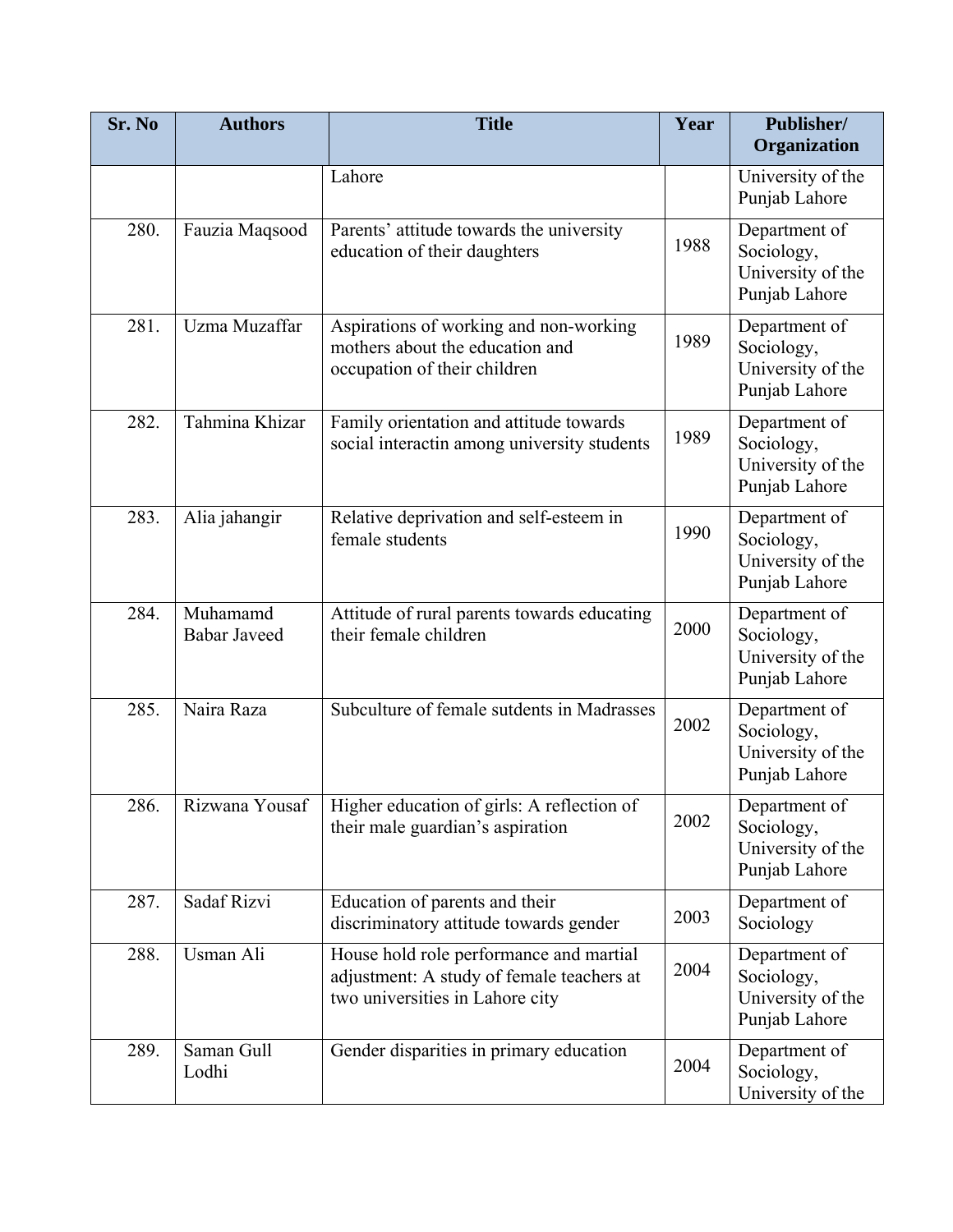| Sr. No | <b>Authors</b>  | <b>Title</b>                                                                                                             | Year | Publisher/<br>Organization                                        |
|--------|-----------------|--------------------------------------------------------------------------------------------------------------------------|------|-------------------------------------------------------------------|
|        |                 |                                                                                                                          |      | Punjab Lahore                                                     |
| 290.   | Abida Shaukat   | Functioning of the Universal Girls Primary<br>Education Project under Education For all<br>Plan                          | 2004 | Department of<br>Sociology,<br>University of the<br>Punjab Lahore |
| 291.   | Kiran Aslam     | Relationship of gender and productivity<br>with apathy among educated youth                                              | 2006 | Department of<br>Sociology,<br>University of the<br>Punjab Lahore |
| 292.   | Sadia Iram      | Women education and their antenatal care<br>in Rawalpindi District                                                       | 2006 | Department of<br>Sociology,<br>University of the<br>Punjab Lahore |
| 293.   | Samira Latif    | A content analysis of portrayal of gender<br>roels in school text books                                                  | 2007 | Department of<br>Sociology,<br>University of the<br>Punjab Lahore |
| 294.   | Mustafa Mudasir | Preferred consideration in mate selection<br>among graduating female students of the<br>university of the Punjab, Lahore | 2007 | Department of<br>Sociology,<br>University of the<br>Punjab Lahore |
| 295.   | Sehrish Naz     | Gender differences in recreational<br>activities among the students of Institute of<br>Social & Cultural Studies         | 2008 | Department of<br>Sociology,<br>University of the<br>Punjab Lahore |
| 296.   | Bazgha Aslam    | A study of relationship between parents'<br>occupation and job aspiration among<br>female students                       | 2009 | Department of<br>Sociology,<br>University of the<br>Punjab Lahore |
| 297.   | M. Ali Khan     | Family support towards female higher<br>education                                                                        | 2009 | Department of<br>Sociology,<br>University of the<br>Punjab Lahore |
| 298.   | Ayesha Iram     | A comparative study of superstitions<br>among female arts and science students of<br>Punjab University                   | 2010 | Department of<br>Sociology,<br>University of the<br>Punjab Lahore |
| 299.   | Afroza Ashraf   | Study of girls' needs and interests                                                                                      | 1965 | Department of<br>Social Work,                                     |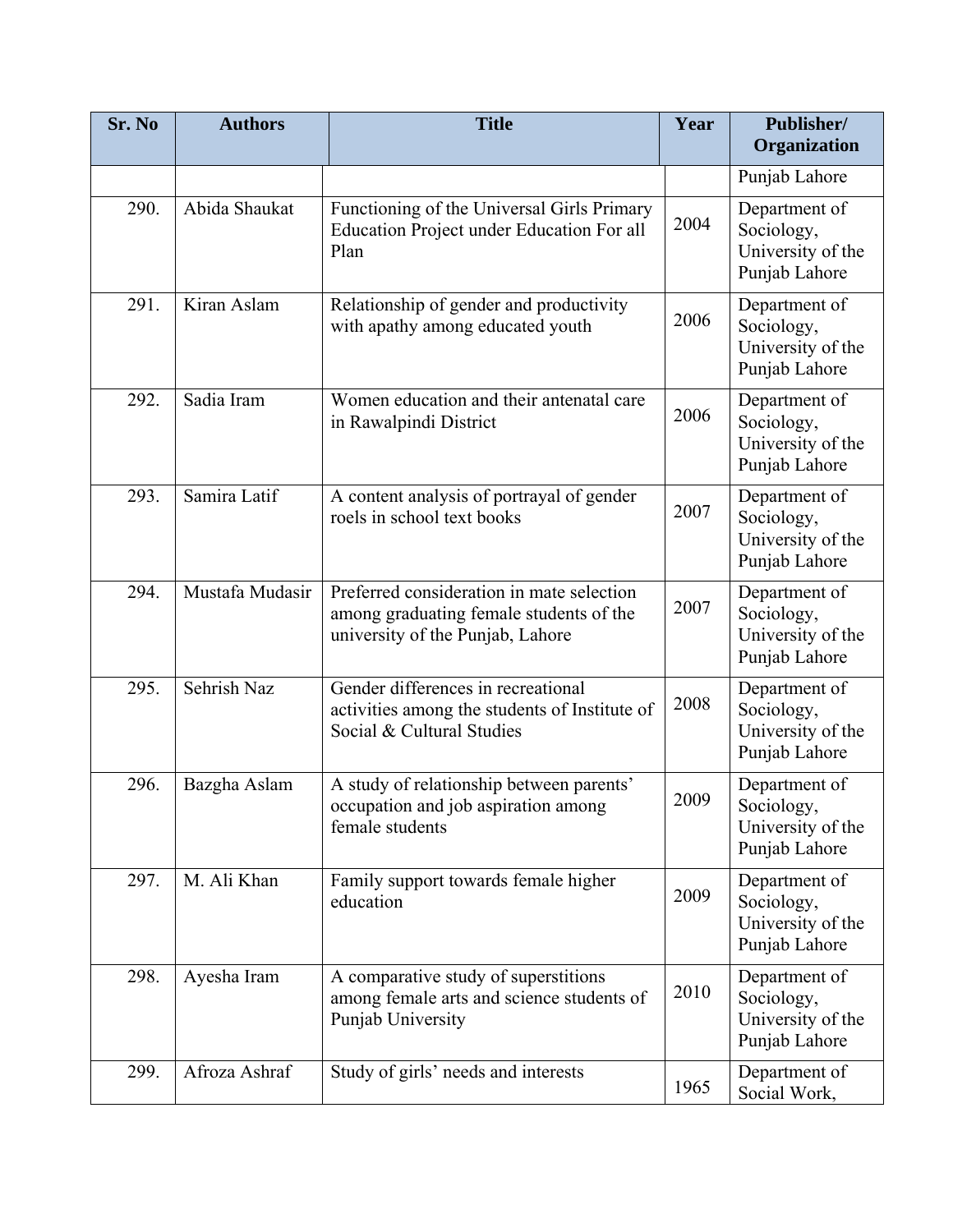| Sr. No | <b>Authors</b>      | <b>Title</b>                                                                                                                                                      | Year | Publisher/<br>Organization                                          |
|--------|---------------------|-------------------------------------------------------------------------------------------------------------------------------------------------------------------|------|---------------------------------------------------------------------|
|        |                     |                                                                                                                                                                   |      | University of the<br>Punjab Lahore                                  |
| 300.   | Mussarrat Bano      | Study of carrrer women in higher<br>education                                                                                                                     | 1970 | Department of<br>Social Work,<br>University of the<br>Punjab Lahore |
| 301.   | Tahira Naheed       | Needs and problems of postgraduate<br>female students residing in Punjab<br>University, New Campus Girls Hostels                                                  | 1974 | Department of<br>Social Work,<br>University of the<br>Punjab Lahore |
| 302.   | Talat Bajwa         | Study of the expectations of students and<br>parents of Home Economics Education                                                                                  | 1975 | Department of<br>Social Work,<br>University of the<br>Punjab Lahore |
| 303.   | Sitara Sheikh       | Attitude of Punjab University students<br>about the establishment of separate Women<br>University                                                                 | 1977 | Department of<br>Social Work,<br>University of the<br>Punjab Lahore |
| 304.   | Nazir Hussain<br>Ch | Attitude of female students of the Punjab<br>University towards male selection                                                                                    | 1980 | Department of<br>Social Work,<br>University of the<br>Punjab Lahore |
| 305.   | Farah Deeb          | A study of Leisure time activities of Punjab<br>University female students                                                                                        | 1982 | Department of<br>Social Work,<br>University of the<br>Punjab Lahore |
| 306.   | Sarfraz Khawaja     | Promotion of girls' education in the<br>context of universalition of primary<br>education                                                                         | 1986 | Department of<br>Social Work,<br>University of the<br>Punjab Lahore |
| 307.   | Sitara Sheikh       | The education of Muslim girls in British<br>Schools                                                                                                               | 1988 | Department of<br>Social Work,<br>University of the<br>Punjab Lahore |
| 308.   | Shehla Akram        | A study of knowledge, attitude, and<br>practice of gender discrimination in the<br>M.A Part 2 students of Social Scieces<br>Departments, University of the Punjab | 2000 | Department of<br>Social Work,<br>University of the<br>Punjab Lahore |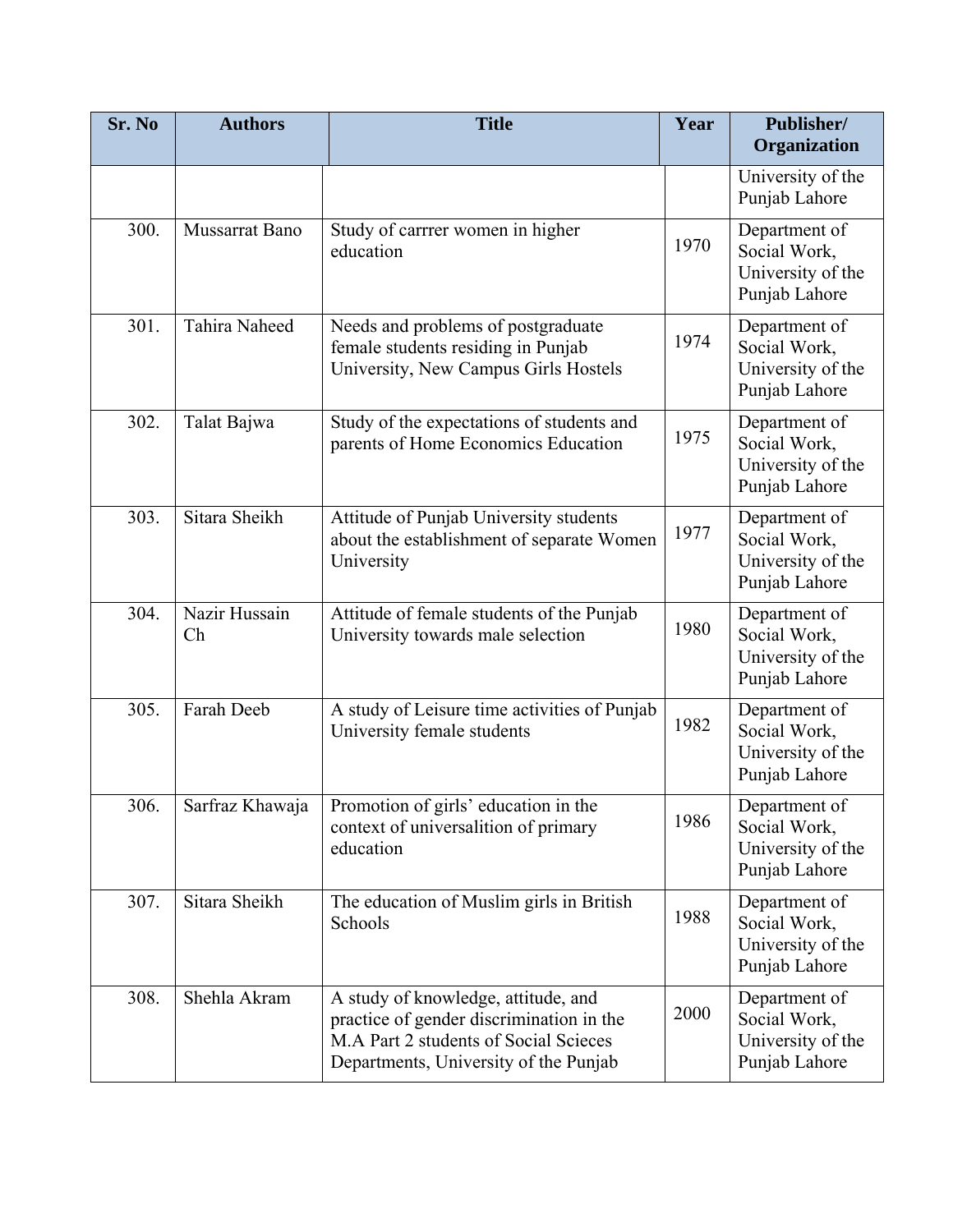| Sr. No | <b>Authors</b>        | <b>Title</b>                                                                                                                                | Year | Publisher/<br>Organization                                          |
|--------|-----------------------|---------------------------------------------------------------------------------------------------------------------------------------------|------|---------------------------------------------------------------------|
| 309.   | Muhammad<br>Arshad    | An evaluative study of Women Department<br>Centre Model Town Extension, Lahore                                                              | 2000 | Department of<br>Social Work,<br>University of the<br>Punjab Lahore |
| 310.   | Ali Raza              | A baseline survey of female adult<br>functional literacy in Daska Markaz                                                                    | 2003 | Department of<br>Social Work,<br>University of the<br>Punjab Lahore |
| 311.   | Nazish Ahmad          | Understanding of post graduate students<br>University of the Punjab regarding social<br>protection of women                                 | 2009 | Department of<br>Social Work,<br>University of the<br>Punjab Lahore |
| 312.   | Shaheera<br>Zulfiqar  | Effects of flood on adult females between<br>the age of (15-24) literacy in Tehsil Ali Pur<br>District Muzaffargarh (Punjab)                | 2010 | Department of<br>Social Work,<br>University of the<br>Punjab Lahore |
| 313.   | Lubna Bajva           | A study of interclass prejudices and<br>attitudes among university male and female<br>students                                              | 1984 | Department of<br>Psychology,<br>University of the<br>Punjab Lahore  |
| 314.   | Jamil Asgar           | A compartive study of attitude of educated<br>Pakistani males towards Universal Human<br>Rights in general and female rights in<br>specific | 1990 | Department of<br>Psychology,<br>University of the<br>Punjab Lahore  |
| 315.   | Saima Dawood          | Impact of females education on their<br>marital adjustment                                                                                  | 1996 | Department of<br>Psychology,<br>University of the<br>Punjab Lahore  |
| 316.   | Ruhma Faiz<br>Ansariq | Gender differences in dual role and power<br>motivation in University studetns                                                              | 1998 | Department of<br>Psychology,<br>University of the<br>Punjab Lahore  |
| 317.   | Rahat Maqsood         | The use of swearing language among<br>college and university students: Age and<br>Gender comparison                                         | 2007 | Department of<br>Psychology,<br>University of the<br>Punjab Lahore  |
| 318.   | Rubina Alam           | Parental involvement and school<br>performance of high school students                                                                      | 2007 | Department of<br>Psychology,<br>University of the                   |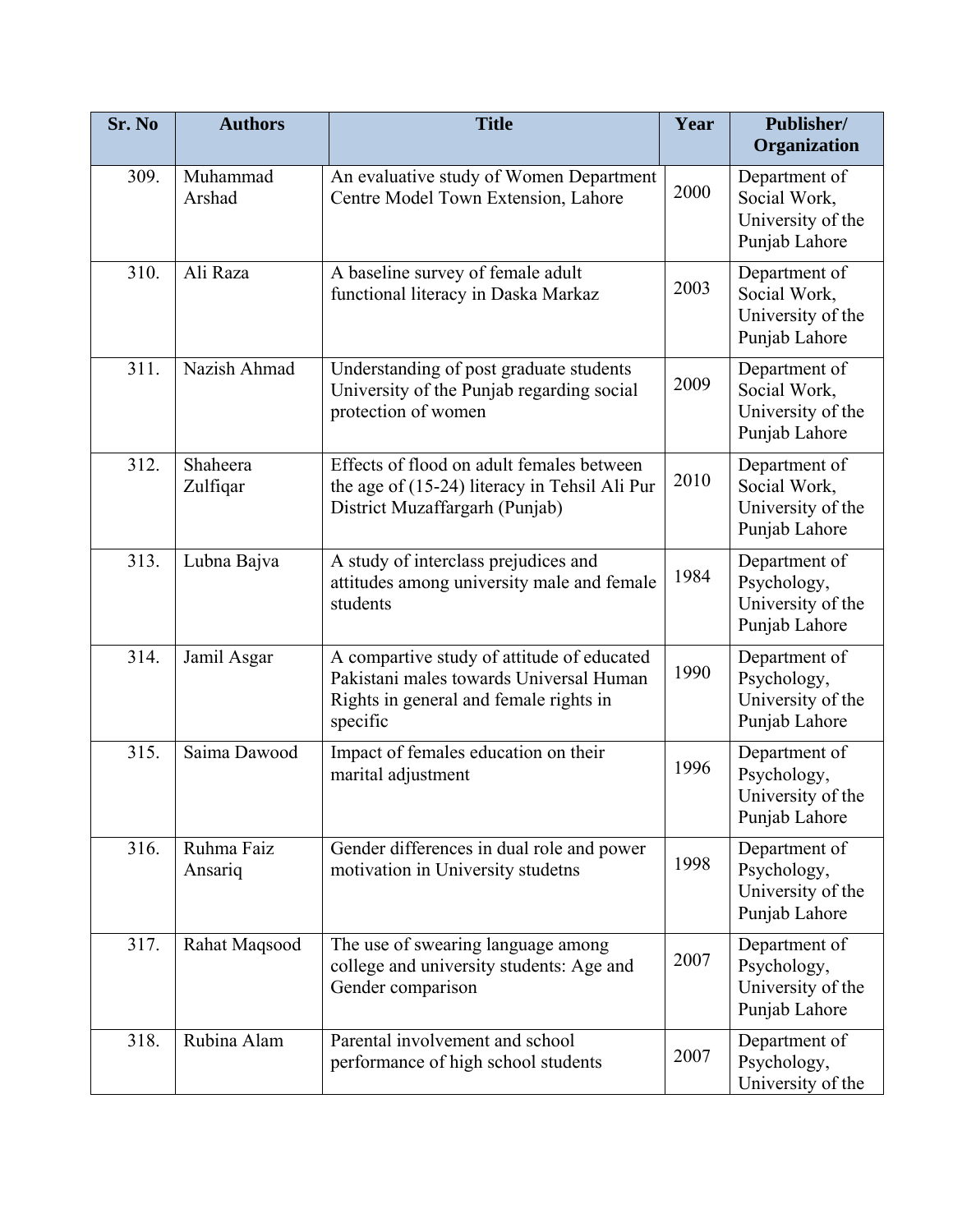| Sr. No | <b>Authors</b>        | <b>Title</b>                                                                                            | Year | Publisher/<br>Organization                                                     |
|--------|-----------------------|---------------------------------------------------------------------------------------------------------|------|--------------------------------------------------------------------------------|
|        |                       |                                                                                                         |      | Punjab Lahore                                                                  |
| 319.   | Rabia Ghani           | Gender differences in test anxiety level and<br>academic of students                                    | 2009 | Department of<br>Psychology,<br>University of the<br>Punjab Lahore             |
| 320.   | Shama Khan            | Gender Discrimination in Education in<br>Pakistan                                                       | 2011 | Department of<br>Political Science,<br>University of the<br>Punjab Lahore      |
| 321.   | Raheela Ishrat        | Mughaloon kay Daur main Khawateen kee<br>Ilmi aur adbi sargarmeeian                                     | 1982 | Department of<br>History,<br>University of the<br>Punjab Lahore                |
| 322.   | Farah Imam            | The retention of girls schools in Pakistan                                                              | 1995 | Institute of<br>Education &<br>Research,<br>University of the<br>Punjab Lahore |
| 323.   | Cecilia J. Sheikh     | Women Teachers as professional learners<br>in the interior of Sindh                                     | 2003 | Institute of<br>Education &<br>Research,<br>University of the<br>Punjab Lahore |
| 324.   | Sultana Ali<br>Norozi | Exploring perceptions and practices of<br>science teachers about how boys<br>and girls learn science    | 2006 | Institute of<br>Education &<br>Research,<br>University of the<br>Punjab Lahore |
| 325.   | Sadaf Furqan          | Facilitating perceptions and practices of<br>science teachers about how boys and<br>girls learn science | 2007 | Institute of<br>Education &<br>Research,<br>University of the<br>Punjab Lahore |
| 326.   | Sakhi Ahmad<br>Jan    | Exploring the perceptions of parents and<br>girls about girls education in Kachi Abadi<br>of Karachi    | 2007 | Institute of<br>Education &<br>Research,<br>University of the<br>Punjab Lahore |
| 327.   | Mahi Parveen          | A comparative study of male and female<br>school leaders                                                | 2007 | Institute of<br>Education &<br>Research,                                       |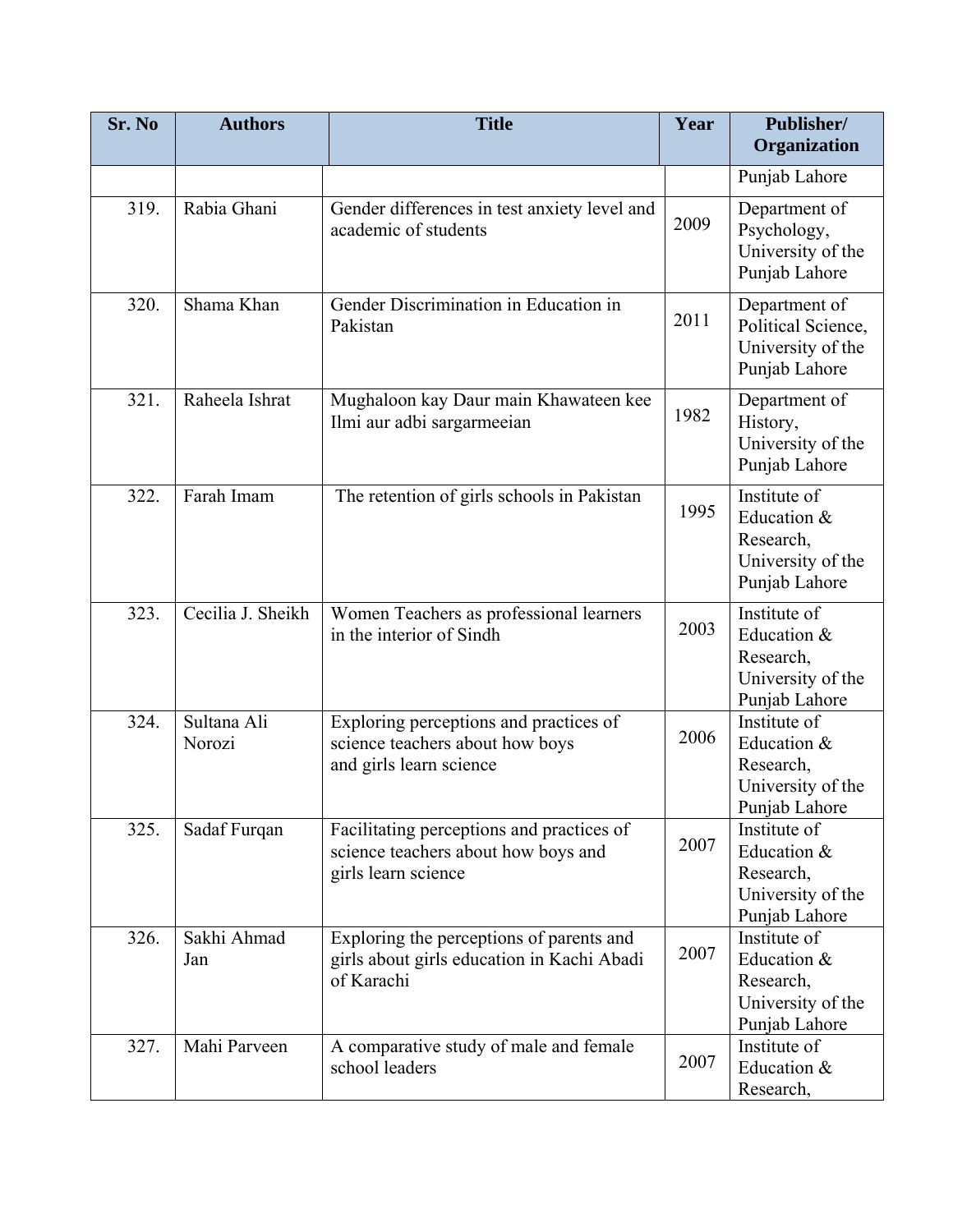| Sr. No | <b>Authors</b>         | <b>Title</b>                                                                                                                                                               | Year | Publisher/<br>Organization                                                                   |
|--------|------------------------|----------------------------------------------------------------------------------------------------------------------------------------------------------------------------|------|----------------------------------------------------------------------------------------------|
|        |                        |                                                                                                                                                                            |      | University of the<br>Punjab Lahore                                                           |
| 328.   | Nasima<br>Zainulabidin | Teachers' instructional practices in relation<br>to their expectations from girls and boys in<br>coeducation primary schools in Pakistan                                   | 2007 | Institute of<br>Education &<br>Research,<br>University of the<br>Punjab Lahore               |
| 329.   | Didar Panah            | Exploring a female and a male secondary<br>school head teachers experiences of<br>leading school improvement                                                               | 2008 | Institute of<br>Education &<br>Research,<br>University of the<br>Punjab Lahore               |
| 330.   | Lal Zamrud             | Exploring the motivation of female science<br>students towards learning science at the<br>secondary level                                                                  | 2008 | Institute of<br>Education &<br>Research,<br>University of the<br>Punjab Lahore               |
| 331.   | Zareen Taj             | Role of classroom culture in constructing<br>gendered identities of children at the<br>primary level                                                                       | 2008 | Institute of<br>Education &<br>Research,<br>University of the<br>Punjab Lahore               |
| 332.   | Mobushra Aziz          | A study of Relationship of Democratic<br>Leadership and Job Satisfaction in<br><b>Educational Administration at Secondary</b><br>School Level in Rawalpindi City, Pakistan | 2002 | Institute of<br>Education &<br>Research,<br>University of the<br>Punjab Lahore               |
| 333.   | Ghazala<br>Munawar     | A Comparatives Study on Gender<br>Dynamics of Educational Administrators at<br>Secondary Level in Rawalpindi City                                                          | 2003 | Institute of<br>Education &<br>Research.<br>University of the<br>Punjab Lahore &<br>Research |
| 334.   | Mustahsen<br>Saleem    | A Study on the Effectiveness of School<br>Management Committees in the<br>Management of Secondary Schools of<br>Tehsil Bhalwal                                             | 2003 | Institute of<br>Education &<br>Research,<br>University of the<br>Punjab Lahore               |
| 335.   | Ghulam Zainab          | To Study the Role of Principals as<br>Instructional Leaders in Improving<br>Classroom Teaching of Govt. High<br>Schools of Rawalpindi City                                 | 2005 | Institute of<br>Education &<br>Research,<br>University of the<br>Punjab Lahore               |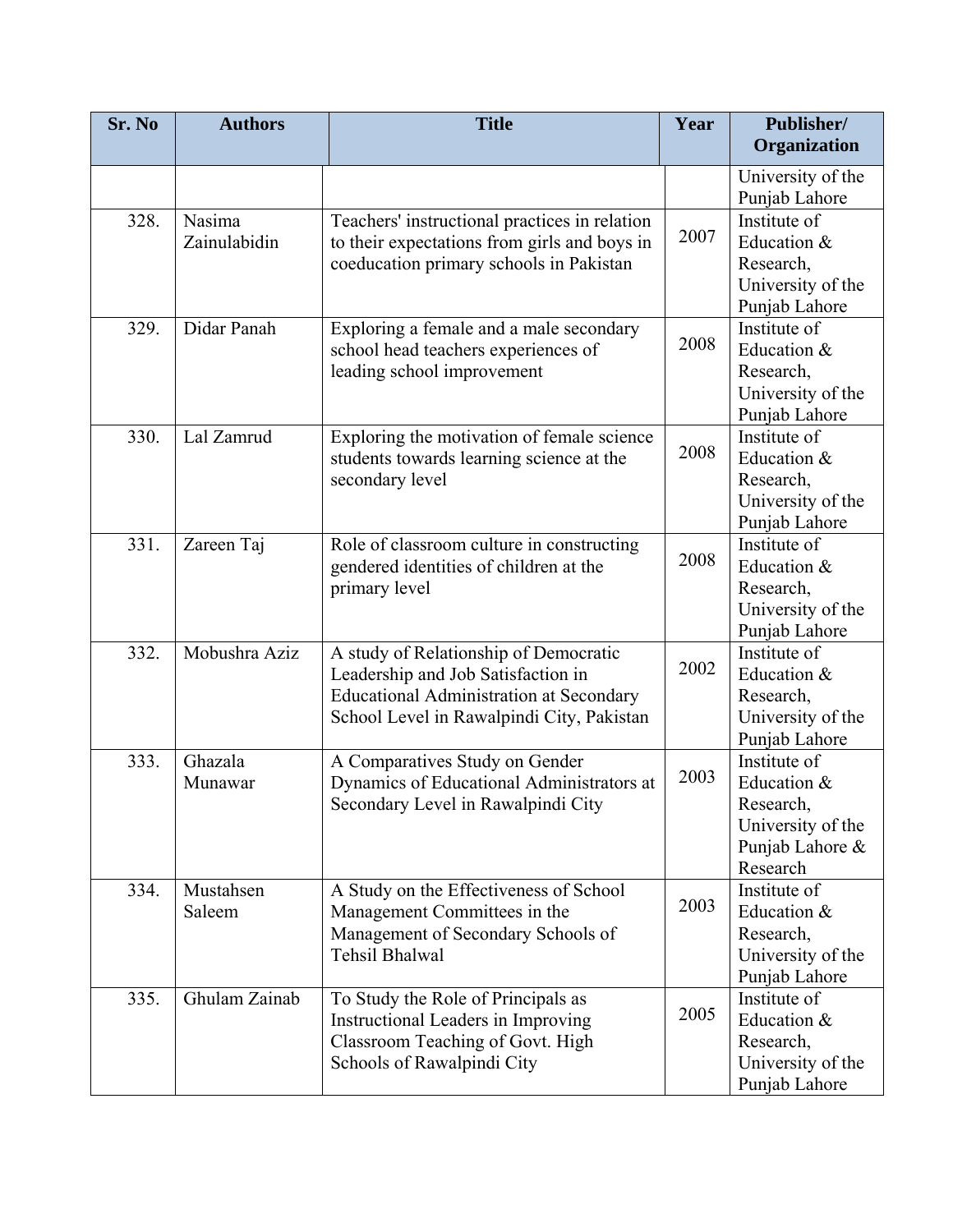| Sr. No | <b>Authors</b> | <b>Title</b>                                          | Year | Publisher/                     |
|--------|----------------|-------------------------------------------------------|------|--------------------------------|
|        |                |                                                       |      | Organization                   |
| 336.   | Tehseen Ehsan  | A Study on the effect of academic                     | 2006 | Institute of                   |
|        |                | achievement on life satisfaction of Visually          |      | Education &<br>Research,       |
|        |                | <b>Impaired Students</b>                              |      | University of the              |
|        |                |                                                       |      | Punjab Lahore                  |
| 337.   | Sidra Gulzar   | A Comparative Study of Emotional                      |      | Institute of                   |
|        |                | Disturbance among Boys and Girls and its              | 2004 | Education &                    |
|        |                | effect on their Academic Achievement at               |      | Research,                      |
|        |                | 10 <sup>th</sup> Grade Level                          |      | University of the              |
|        |                |                                                       |      | Punjab Lahore                  |
| 338.   | Jaweria Qamar  | A Study of the Relationship between Peer              |      | Institute of                   |
|        |                | Pressure and the Self-Image of                        | 2005 | Education &                    |
|        |                | Adolescent Girls of 10 <sup>th</sup> Class in Private |      | Research,                      |
|        |                | Schools in Town Kahuta                                |      | University of the              |
|        |                |                                                       |      | Punjab Lahore                  |
| 339.   | Nadia Sabir    | Development of Counseling Program for                 | 2005 | Institute of                   |
|        |                | Teachers who feel Job Burnout in Private              |      | Education &<br>Research,       |
|        |                | Schools of Rawalpindi City                            |      | University of the              |
|        |                |                                                       |      | Punjab Lahore                  |
| 340.   | Tayyaba Hamid  | The Impact of Behavioral Therapy on the               |      | Institute of                   |
|        |                | <b>Assertiveness Skills of Female Students</b>        | 2005 | Education &                    |
|        |                |                                                       |      | Research,                      |
|        |                |                                                       |      | University of the              |
|        |                |                                                       |      | Punjab Lahore                  |
| 341.   | Maryam Zia     | Problems faced by Female Students at                  |      | Institute of                   |
|        |                | High and Higher Secondary Stage in                    | 2001 | Education &                    |
|        |                | Coeducation                                           |      | Research,                      |
|        |                |                                                       |      | University of the              |
|        |                |                                                       |      | Punjab Lahore                  |
| 342.   | Rahat Yasmeen  | A Study Of Non-Formal Education:                      | 2002 | Institute of                   |
|        |                | Gender Bias in Print Media                            |      | Education &                    |
|        |                |                                                       |      | Research,<br>University of the |
|        |                |                                                       |      | Punjab Lahore                  |
| 343.   | Uzma Batool    | Expression of Aggression among Male and               |      | Institute of                   |
|        |                | Female Students at Secondary Level                    | 2004 | Education &                    |
|        |                | in Tehsil Kahuta: A Comparative Analysis              |      | Research,                      |
|        |                |                                                       |      | University of the              |
|        |                |                                                       |      | Punjab Lahore                  |
| 344.   | Didar Panah    | Exploring a female and a male secondary               |      | Institute of                   |
|        |                | school head teachers experiences of                   | 2008 | Education &                    |
|        |                | leading school improvement                            |      | Research,                      |
|        |                |                                                       |      | University of the              |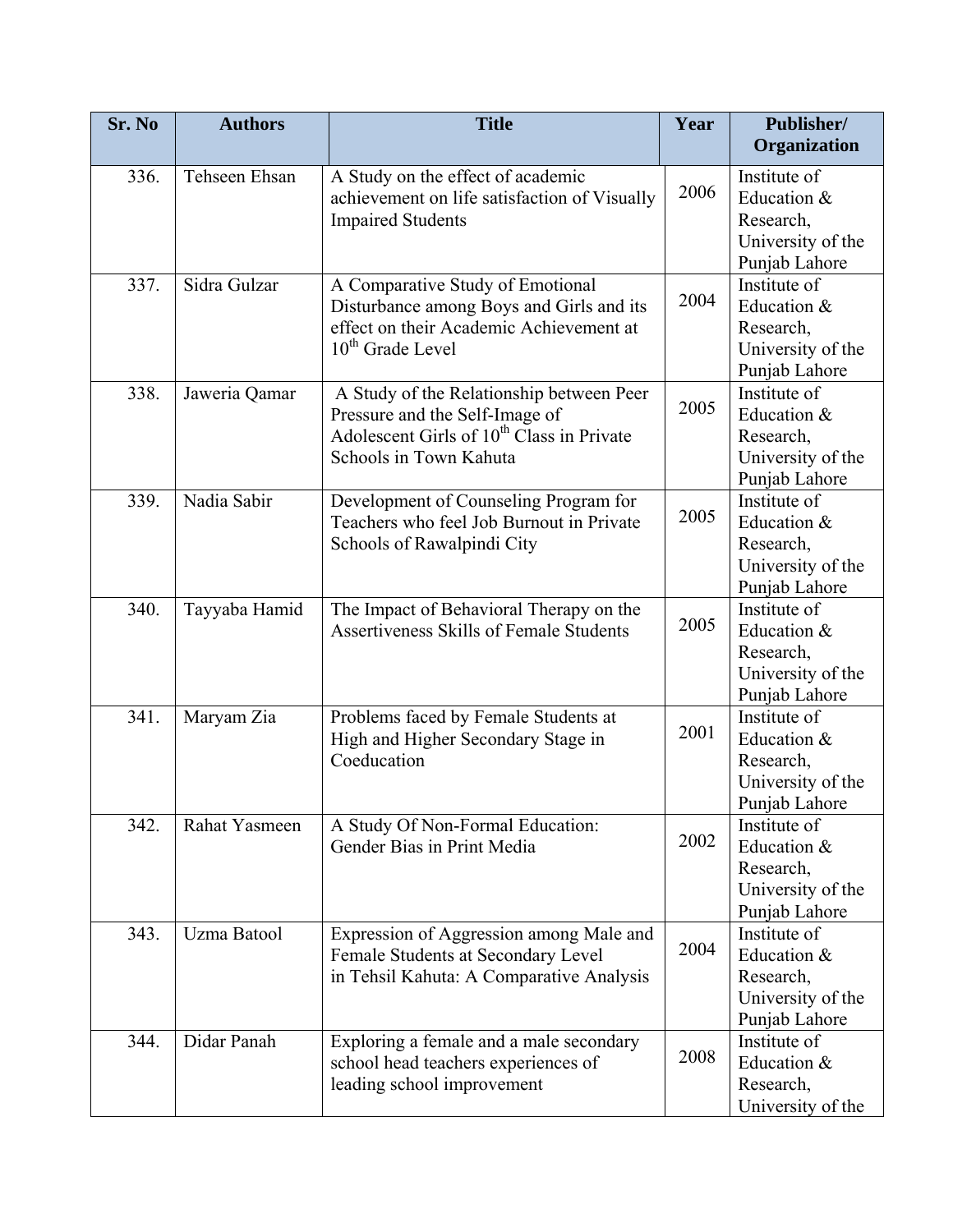| Sr. No | <b>Authors</b>              | <b>Title</b>                                                                                                   | Year | Publisher/<br>Organization                                                     |
|--------|-----------------------------|----------------------------------------------------------------------------------------------------------------|------|--------------------------------------------------------------------------------|
|        |                             |                                                                                                                |      | Punjab Lahore                                                                  |
| 345.   | Raana Malik<br>Uzma Shakoor | Effect of parents' educational attainment<br>on the education of their daughters                               | 2005 | Institute of<br>Education &<br>Research,<br>University of the<br>Punjab Lahore |
| 346.   | Monazza Aslam               | Understanding 'Learning' in Pakistan:<br>Building a Comprehensive Picture of<br>School Functioning in Pakistan | 2006 | Institute of<br>Education &<br>Research,<br>University of the<br>Punjab Lahore |
| 347.   | Aniqa Haider                | Study of the attitude of society towards<br><b>Female Education</b>                                            | 2006 | Institute of<br>Education &<br>Research,<br>University of the<br>Punjab Lahore |
| 348.   |                             | Portrayal of gender in primary school<br>textbooks: A content analysis                                         | 2006 | Lahore College<br>Women<br>University Lahore                                   |
| 349.   |                             | Communication gap between male and<br>female students in educational institutes                                | 2008 | Lahore College<br>Women<br>University Lahore                                   |
| 350.   |                             | Educational problems of pre-urban girls at<br>secondary level                                                  | 2008 | Lahore College<br>Women<br>University Lahore                                   |
| 351.   |                             | IQ as a measure of academic performance<br>and gender diffferences in classroom<br>behaviors                   | 2008 | Lahore College<br>Women<br>University Lahore                                   |
| 352.   |                             | Communication gap between eunuch and<br>society                                                                | 2008 | Lahore College<br>Women<br>University Lahore                                   |
| 353.   |                             | Social adjustment of visual imparied<br>female students                                                        | 2009 | Lahore College<br>Women<br>University Lahore                                   |
| 354.   |                             | A cause study of awareness about women's<br>issues among educated males                                        | 2011 | Lahore College<br>Women<br>University Lahore                                   |
| 355.   |                             | Gender sensitization and perception of<br>students about gender studies as a subject                           | 2011 | Lahore College<br>Women                                                        |